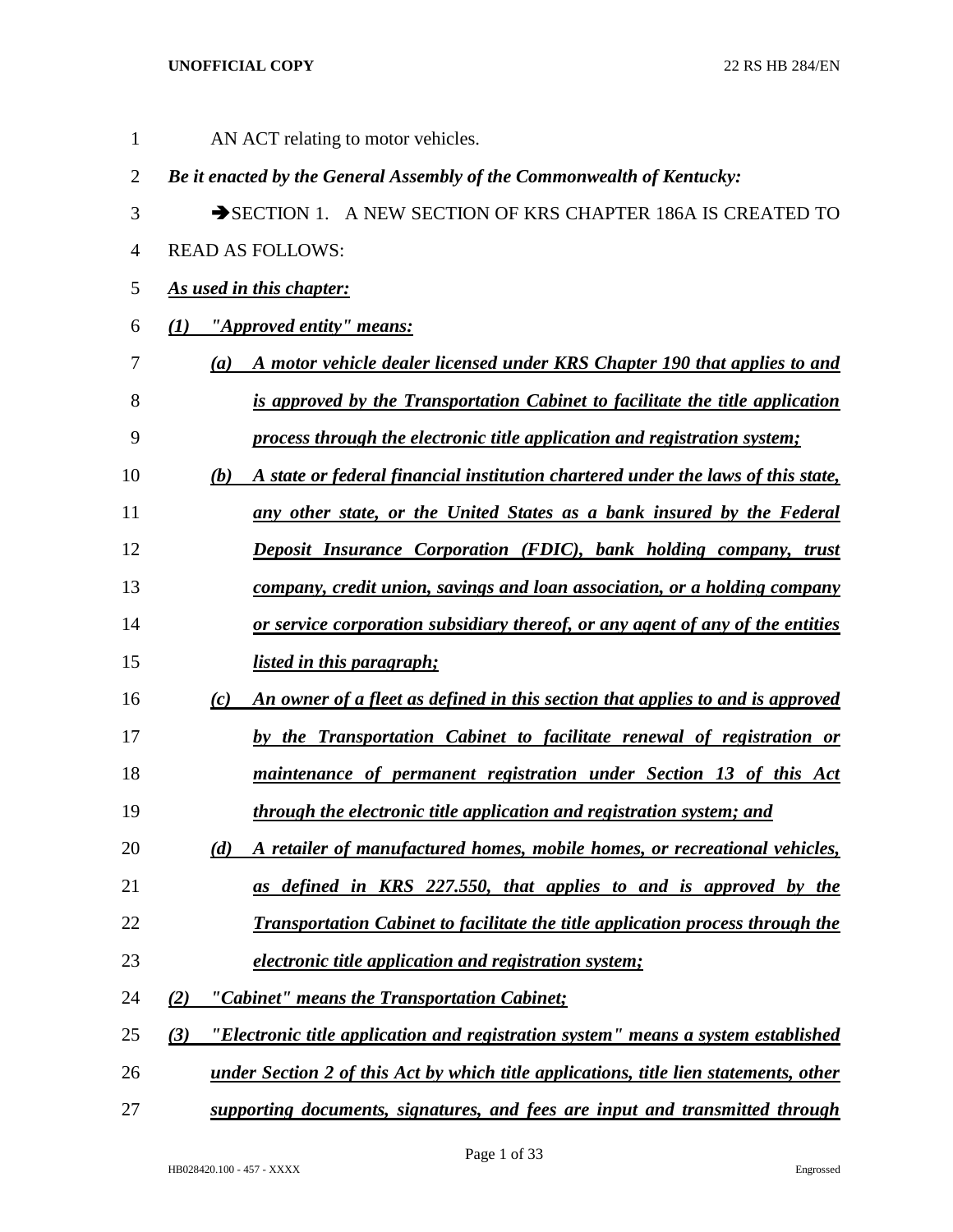| 1  |     | the title application and registration process in an electronic format;                     |
|----|-----|---------------------------------------------------------------------------------------------|
| 2  | (4) | "Fleet" means:                                                                              |
| 3  |     | A group of at least one hundred fifty (150) U-Drive-It vehicles owned by the<br>(a)         |
| 4  |     | <b>holder of a U-Drive-It certificate; or</b>                                               |
| 5  |     | A group of at least ten (10) nonapportioned commercial motor vehicles<br>(b)                |
| 6  |     | <u>owned by a company and used for business purposes; and</u>                               |
| 7  | (5) | "Title lien statement" means a document, submitted by a secured party or                    |
| 8  |     | <u>authorized agent, to the cabinet through any county clerk's office in the</u>            |
| 9  |     | <u>Commonwealth, to note the security interest on the certificate of title, or to amend</u> |
| 10 |     | <u>or terminate a security interest on the certificate of title.</u>                        |
| 11 |     | SECTION 2. A NEW SECTION OF KRS CHAPTER 186A IS CREATED TO                                  |
| 12 |     | <b>READ AS FOLLOWS:</b>                                                                     |
| 13 | (I) | <b>The cabinet shall establish an electronic title application and registration system</b>  |
| 14 |     | which allows the submission of the required forms and signatures electronically             |
| 15 |     | in lieu of the paper title application process.                                             |
| 16 | (2) | The electronic title application and registration system established under this             |
| 17 |     | section shall:                                                                              |
| 18 |     | Collect all the necessary information required under KRS 186A.060;<br>(a)                   |
| 19 |     | Collect and electronically transmit all fees imposed under KRS 186.040,<br>(b)              |
| 20 |     | 186.050, 186.162, and 186A.130, any fees imposed under subsection (6) of                    |
| 21 |     | this section, and the motor vehicle use tax levied under KRS 138.460;                       |
| 22 |     | Accept electronic signatures which satisfy the requirements of KRS 369.101<br>(c)           |
| 23 |     | to 369.120; and                                                                             |
| 24 |     | (d)<br><b>Transmit the information in a secure manner.</b>                                  |
| 25 | (3) | An approved entity that wishes to use the electronic title application and                  |
| 26 |     | registration system shall transmit all application documents, required electronic           |
| 27 |     | signatures, and fees through the system to the county clerk of the county in which          |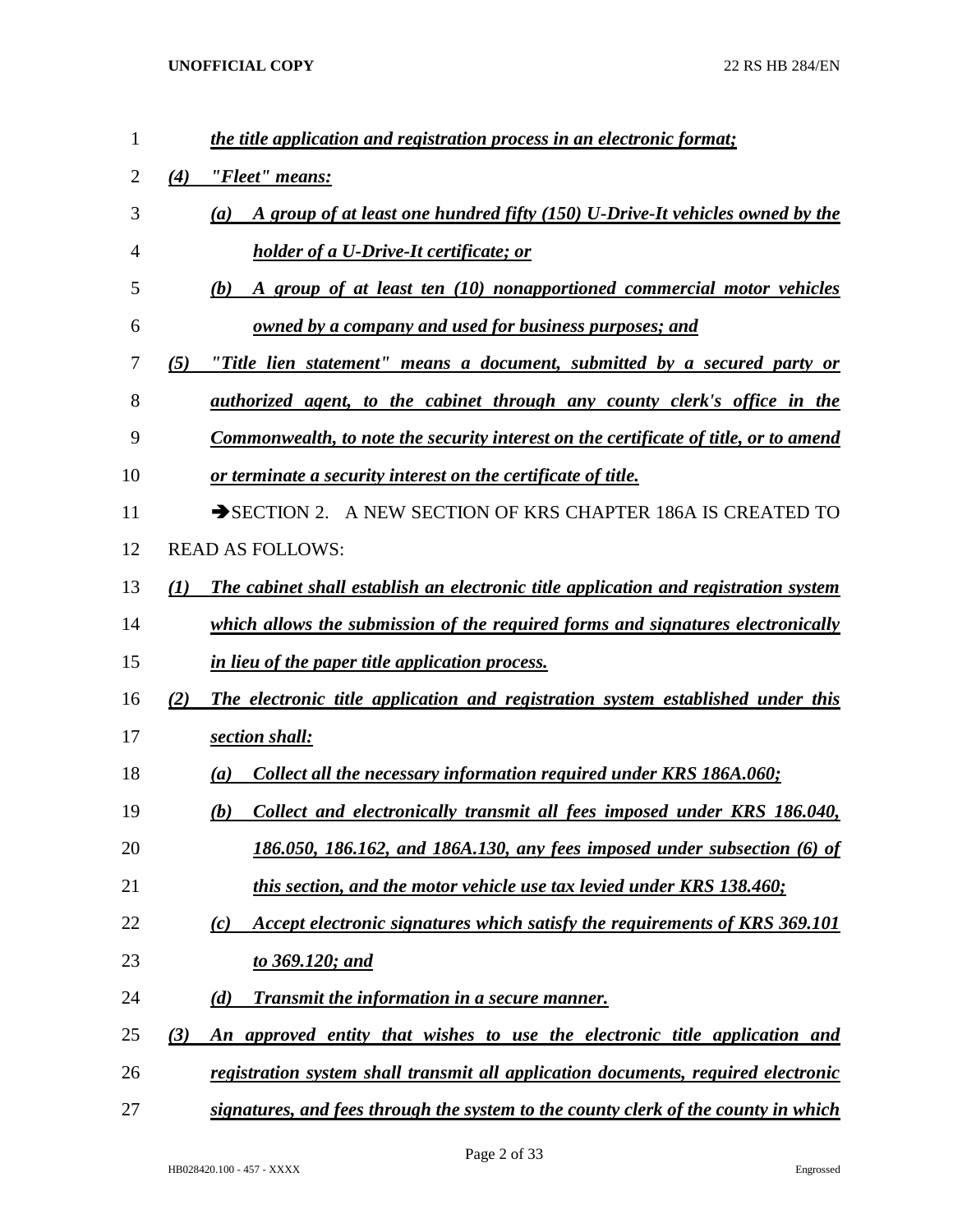| 1  |     | either the purchaser of the vehicle resides or the motor vehicle dealer selling the      |
|----|-----|------------------------------------------------------------------------------------------|
| 2  |     | vehicle is located. A county clerk who receives an application transmitted through       |
| 3  |     | the system shall, by 3 p.m. the next business day, either:                               |
| 4  |     | Accept the application and forward it to the cabinet; or<br>$\left(a\right)$             |
| 5  |     | Reject the application and return it to the approved entity.<br>(b)                      |
| 6  | (4) | An entity that wishes to become an approved entity for the purposes of this              |
| 7  |     | chapter shall submit an application to the cabinet, along with a one hundred fifty       |
| 8  |     | dollar (\$150) application fee. If approved, the entity shall pay an annual              |
| 9  |     | registration fee to the cabinet. All fees collected under this subsection shall be       |
| 10 |     | <i>deposited into the road fund.</i>                                                     |
| 11 | (5) | The cabinet shall enter into contracts with qualified third-party providers to           |
| 12 |     | integrate with AVIS and other systems to provide software and programs to                |
| 13 |     | approved entities to facilitate electronic vehicle registration, titling, and filing of  |
| 14 |     | title lien statements. A third party that contracts with the cabinet under this          |
| 15 |     | section may act on behalf of the cabinet and county clerks in receiving,                 |
| 16 |     | processing, and transmitting to the county clerk title and registration                  |
| 17 |     | applications, title lien statements, and related documents and fees.                     |
| 18 | (6) | Any agreement with the cabinet and a third-party provider under subsection (5)           |
| 19 |     | of this section shall authorize an online transaction fee to be charged by the           |
| 20 |     | third-party provider to an approved entity. A motor vehicle dealer licensed under        |
| 21 |     | <b>KRS Chapter 190 who uses the electronic title application and registration system</b> |
| 22 |     | to file the documentation necessary to obtain a certificate of title or registration     |
| 23 |     | for the purchaser of a vehicle shall collect from the purchaser any fees charged         |
| 24 |     | for the transaction by the third-party provider. The dealer shall remit fees             |
| 25 |     | collected under this subsection to the county clerk through the electronic title         |
| 26 |     | application and registration system. Any transaction fee charged under this              |
| 27 |     | subsection shall be listed separately on the buyer's order and identified as "on-        |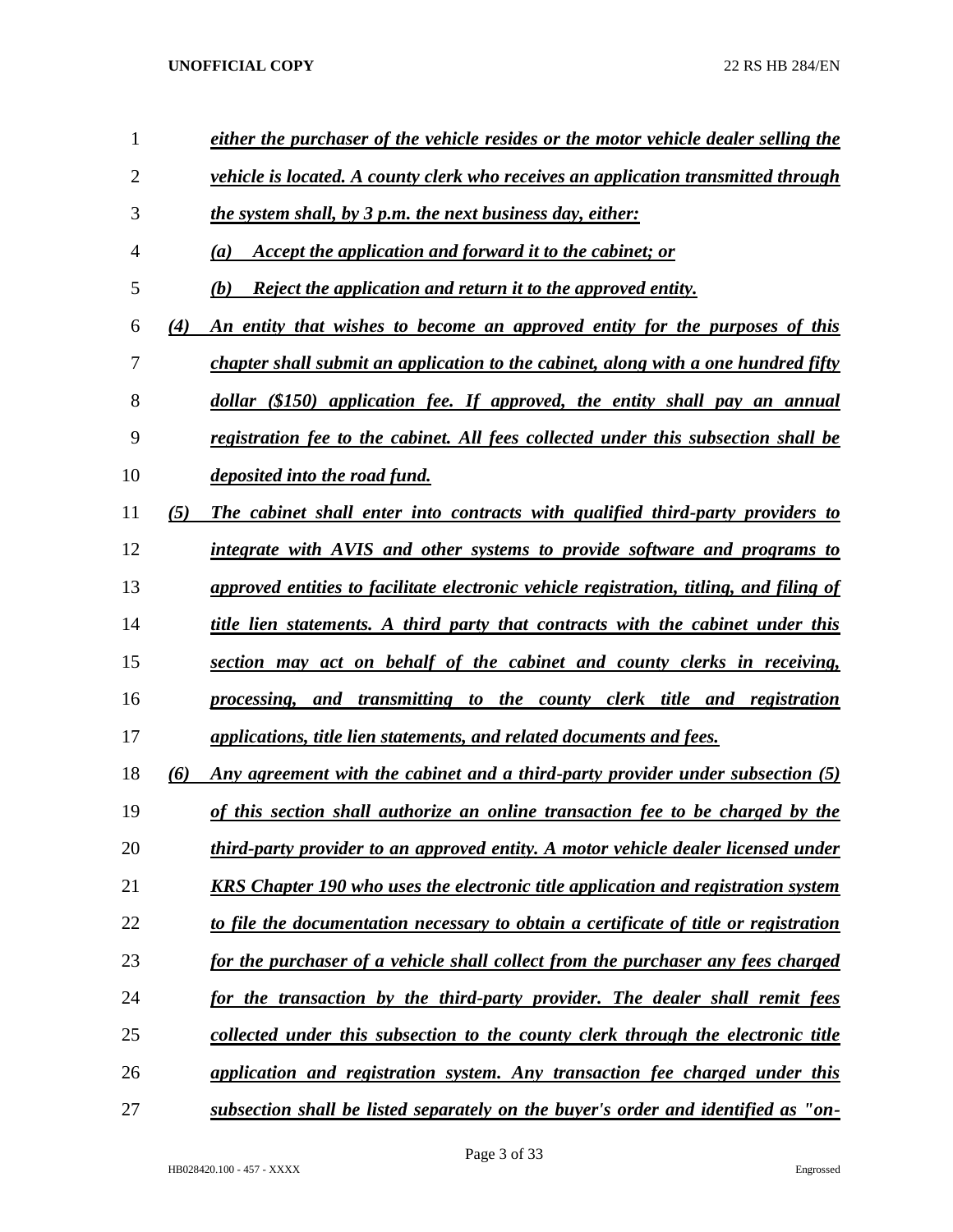# *line system filing fee." (7) The cabinet shall promulgate administrative regulations in accordance with KRS Chapter 13A to establish qualifications for approved entities and procedures for the electronic title application and registration system.* 5 Section 3. KRS 186A.165 is amended to read as follows: *(1) Except as provided in subsection (4) of this section,* not later than 3 p.m. on the 7 next business day after an application for a<del>[ first]</del> certificate of registration or title 8 **and registration** for a vehicle is received by himmed by clerk shall *complete a*[prepare on forms supplied by the Department of Vehicle Regulation, an 10 application transmittal record. *(2)*[(1)] The clerk shall indicate thereon in the spaces provided, the name of his *or her* county, the date or time period the transmittal relates to and, in the order they are to be attached to the transmittal record, a notation for each application attached consisting of the applicant's last name and initials or if the applicant is other than an individual, the name commonly used by the applicant and any other information required upon the form as indicated thereon. *(3)*[(2)] The clerk shall ensure that the original of all applications noted on the transmittal, together with the original of all required supporting documents are attached to the transmittal record in the order shown thereon, and shall thereafter sign and date the original of the transmittal record as of the date the transmittal is being forwarded to Frankfort. 22 [(3) The county clerk shall place the original of each application record, with the 23 original of each application shown thereon, and its required supporting documents,

- 24 together with the acknowledgment of the transmittal record, in the envelope or other container provided by the Department of Vehicle Regulation and forward to the Division of Motor Vehicle Licensing in Frankfort.]
- *(4) This section shall not apply to applications for title using the electronic title*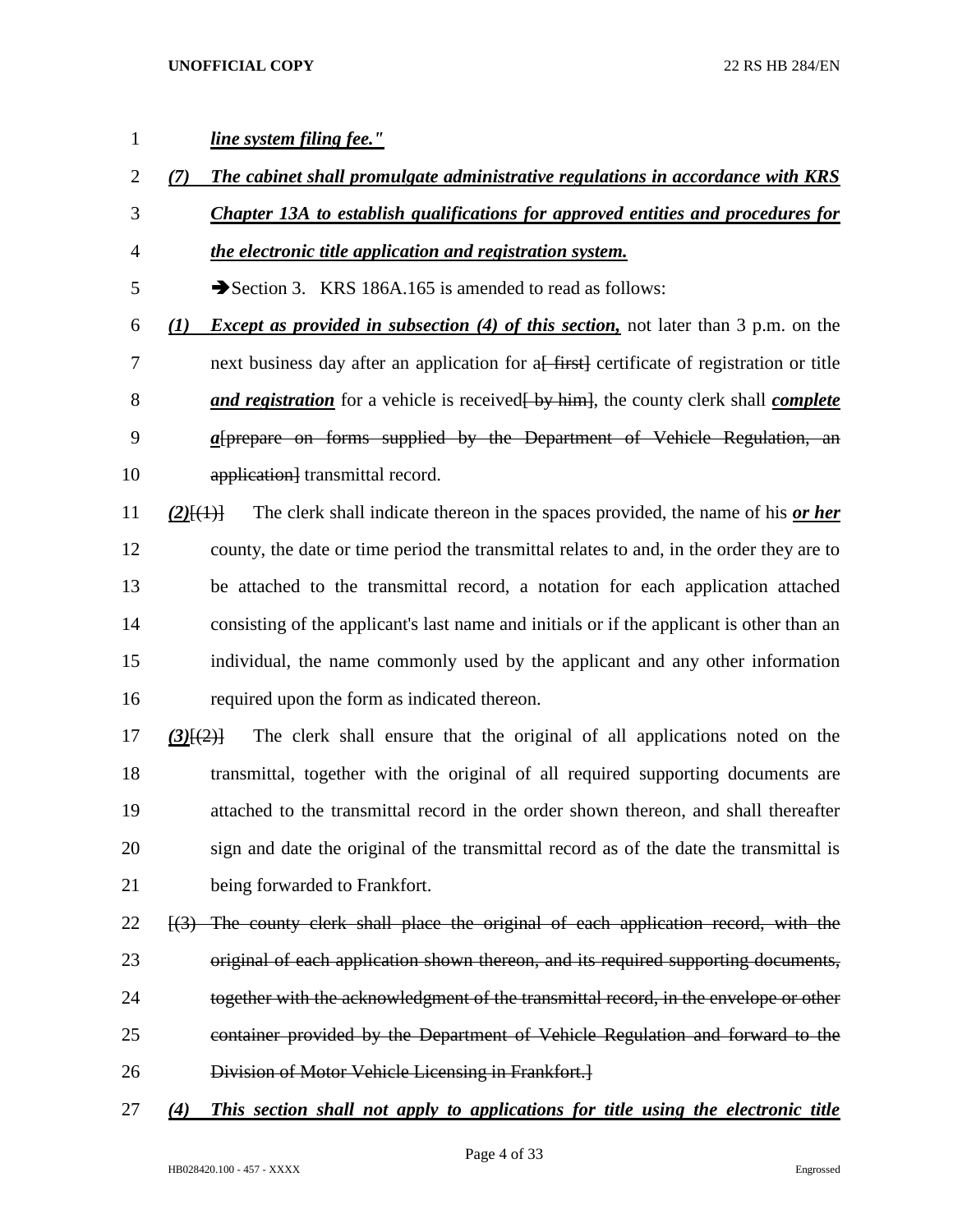| $\mathbf{1}$   |     |     | application and registration system established under Section 2 of this Act.                     |  |  |  |  |  |  |
|----------------|-----|-----|--------------------------------------------------------------------------------------------------|--|--|--|--|--|--|
| $\overline{2}$ |     |     | Section 4. KRS 186A.120 is amended to read as follows:                                           |  |  |  |  |  |  |
| 3              | (1) |     | <b>Except for applications for title using the electronic title application and</b>              |  |  |  |  |  |  |
| $\overline{4}$ |     |     | registration system established under Section 2 of this Act, application for a first             |  |  |  |  |  |  |
| 5              |     |     | certificate of registration or title and plate <sup>[44]</sup> shall be made by the owner to the |  |  |  |  |  |  |
| 6              |     |     | county clerk of the county in which <i>the owner</i> [he] resides, except that, if a vehicle     |  |  |  |  |  |  |
| 7              |     |     | is purchased from a dealer other than in the county in which the purchaser for use               |  |  |  |  |  |  |
| 8              |     |     | resides, the purchaser, or the dealer on behalf of the purchaser, may make                       |  |  |  |  |  |  |
| 9              |     |     | application for registration to the county clerk in either the county in which the               |  |  |  |  |  |  |
| 10             |     |     | purchaser resides, or in the county in which the dealer's principal place of business            |  |  |  |  |  |  |
| 11             |     |     | is located.                                                                                      |  |  |  |  |  |  |
| 12             | (2) | (a) | When purchaser of a vehicle upon which a lien is to be recorded is a resident                    |  |  |  |  |  |  |
| 13             |     |     | of a county other than that of the dealer, the application for registration or title             |  |  |  |  |  |  |
| 14             |     |     | may be made to the county clerk in either county. The lien must be recorded in                   |  |  |  |  |  |  |
| 15             |     |     | the county of the purchaser's residence.                                                         |  |  |  |  |  |  |
| 16             |     | (b) | If vehicle application for registration or title is presented to the county clerk of             |  |  |  |  |  |  |
| 17             |     |     | dealer's location rather than purchaser's residence, the clerk shall process                     |  |  |  |  |  |  |
| 18             |     |     | documents in a manner similar to that of any application, with the exception                     |  |  |  |  |  |  |
| 19             |     |     | that the AVIS system shall be programmed in a manner that the title shall not                    |  |  |  |  |  |  |
| 20             |     |     | be issued from Frankfort until the lien information has been entered by the                      |  |  |  |  |  |  |
| 21             |     |     | county clerk of the purchaser's residence.                                                       |  |  |  |  |  |  |
| 22             | (3) | (a) | A new vehicle, when first registered or titled in this state, shall be registered                |  |  |  |  |  |  |
| 23             |     |     | or titled in the name of the first owner for use rather than in the name of a                    |  |  |  |  |  |  |
| 24             |     |     | dealer who held the vehicle for sale.                                                            |  |  |  |  |  |  |
| 25             |     | (b) | Except as otherwise provided in this chapter, a used vehicle not previously                      |  |  |  |  |  |  |
| 26             |     |     | registered or titled in this state shall be registered or titled in the name of the              |  |  |  |  |  |  |
| 27             |     |     | first owner for use rather than in the name of a dealer who held the vehicle for                 |  |  |  |  |  |  |

Page 5 of 33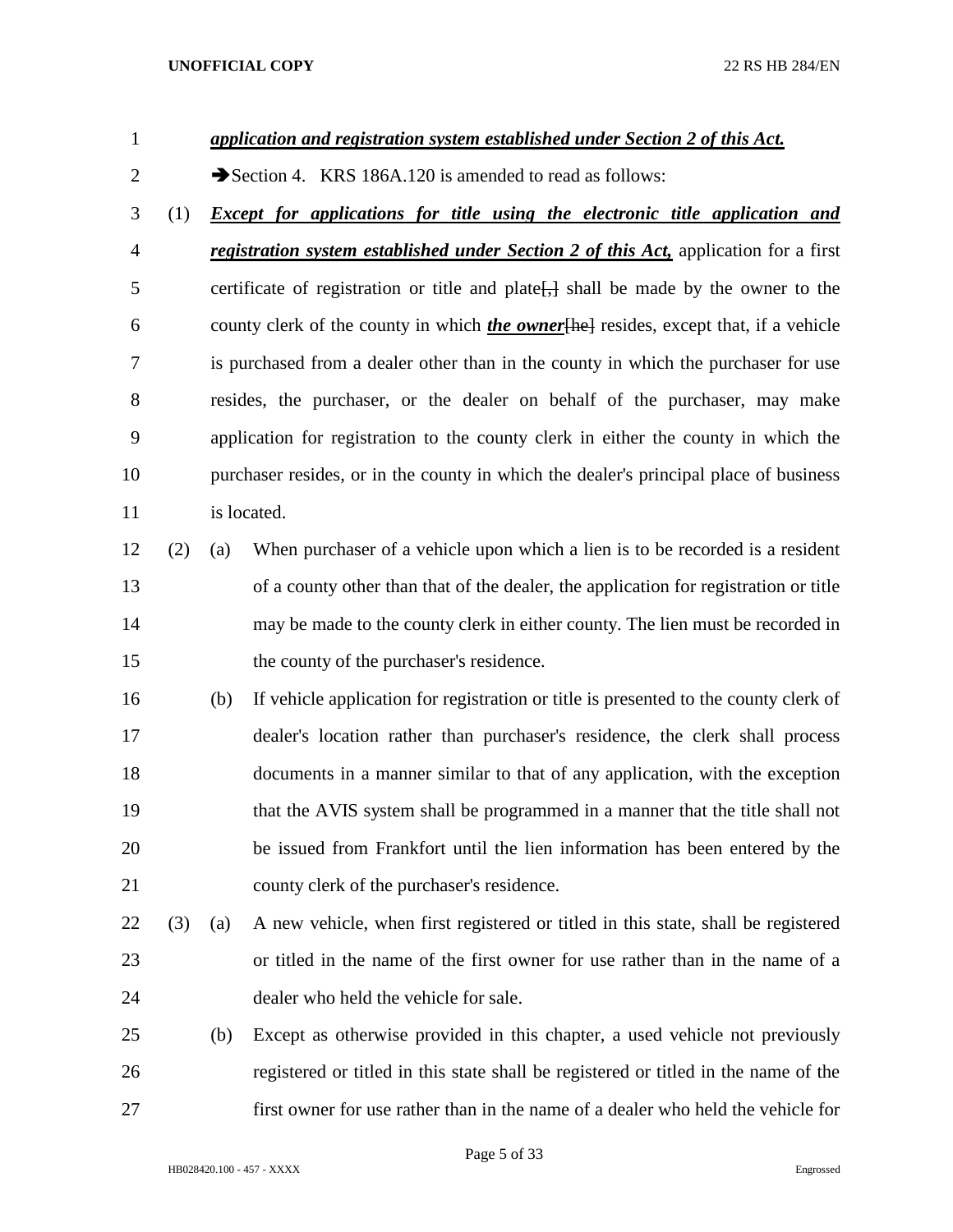| resale. |
|---------|
|         |

- (4) If the owner of a vehicle required to be registered or titled in this state does not reside in the Commonwealth, the vehicle shall be registered or titled with the county clerk of the county in which the vehicle is principally operated.
- (5) If the owner of a vehicle is other than an individual and resides in the Commonwealth, the vehicle shall be registered or titled with the county clerk in either the county in which the owner resides or in the county in which the vehicle is principally operated.
- 9 Section 5. KRS 186A.125 is amended to read as follows:
- (1) *Except as provided in subsection (5) of this section,* application for a first certificate of registration, or title, in the name of an owner shall be made on forms prescribed by the Department of Vehicle Regulation consistent with this chapter, which shall be available from any county clerk.
- (2) Application forms shall be completed, except as to required signatures, by legibly printing in ink, or typing all required information.
- (3) The application, when presented to the county clerk, shall contain all required information and be fully executed with all required supporting documentation and fees.
- (4) The county clerk shall reject any application upon which the information provided is not legibly printed or typed, the required information is not supplied, not accompanied by required supporting documents, not properly executed with signatures when required, or when the clerk determines that the application is improper or that the applicant is not entitled to registration or title of the vehicle for which registration or title is sought, or in the absence of the required fees.
- *(5) This section shall not apply to applications for title using the electronic title*
- *application and registration system established under Section 2 of this Act.*
- 27 SECTION 6. KRS 186A.195 IS REPEALED AND REENACTED TO READ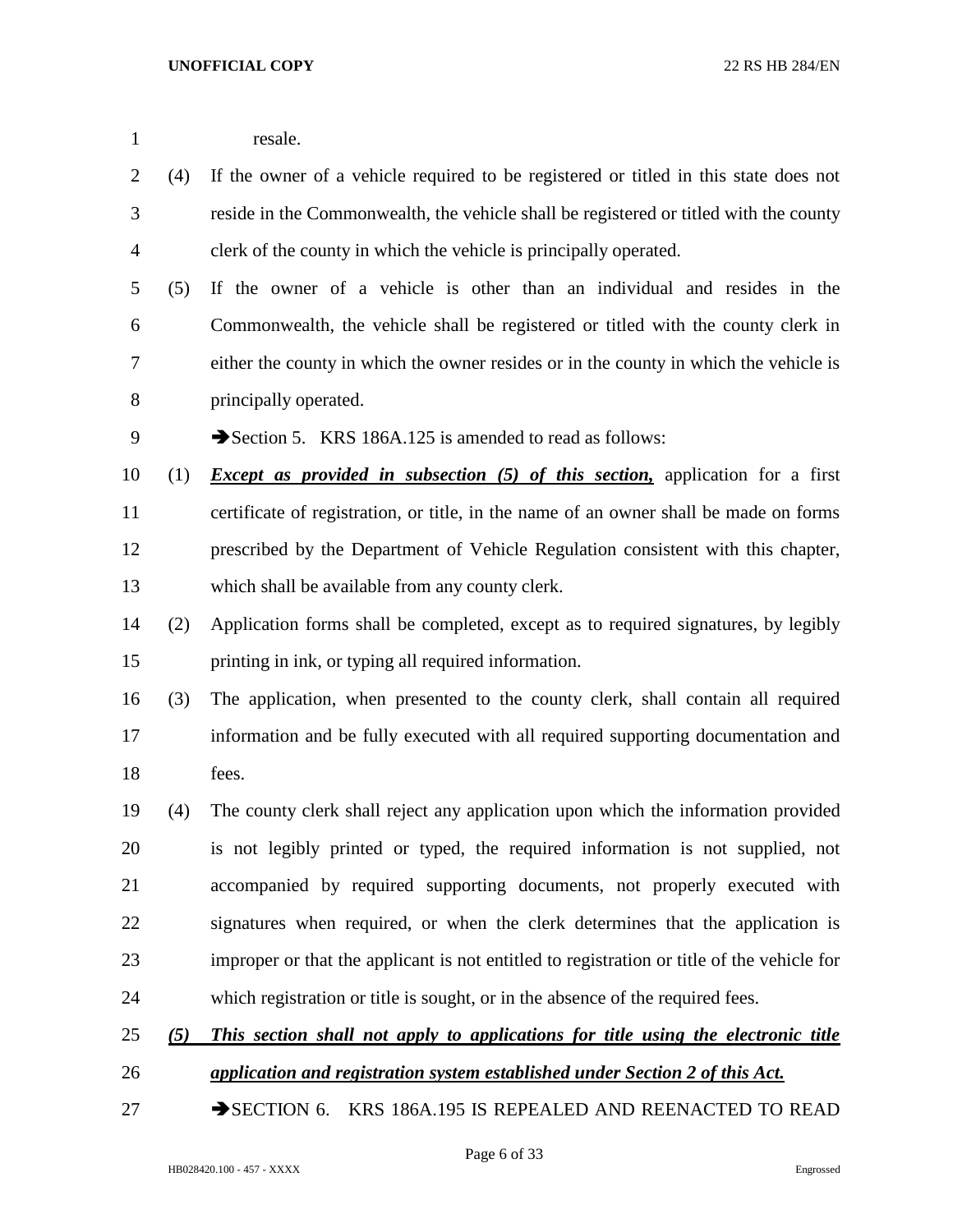AS FOLLOWS:

| $\overline{c}$ | As used in this section, submission of a title lien statement refers to the<br>(I)           |
|----------------|----------------------------------------------------------------------------------------------|
| 3              | presentation of a title lien statement, along with the fees required under KRS               |
| 4              | $64.012(1)(b)$ , to the cabinet through any county clerk's office in the                     |
| 5              | Commonwealth.                                                                                |
| 6              | Upon submission of a title lien statement, the county clerk shall use the<br>(2)             |
| 7              | information on the form to note the security interest on the certificate of title in         |
| 8              | <u>accordance with subsection (9) of Section 9 of this Act. Title lien statements may</u>    |
| 9              | <u>be made available to the general public. However, public availability of a title lien</u> |
| 10             | statement shall not be considered necessary or effective to perfect a security               |
| 11             | interest in property required to be registered or titled in accordance with this             |
| 12             | <u>chapter.</u>                                                                              |
| 13             | (3)<br>If the submission of a title lien statement accompanies the application for<br>(a)    |
| 14             | first title of any property in the name of an owner, the county clerk shall                  |
| 15             | enter the information required by subsection (9) of Section 9 of this Act into               |
| 16             | <i>the system of record so as to allow the cabinet to:</i>                                   |
| 17             | Use the system of record as a centralized, statewide repository for lien<br>1.               |
| 18             | <u>filings; and</u>                                                                          |
| 19             | 2.<br><b>Produce a certificate of title bearing the information designated by</b>            |
| 20             | <u>subsection (9) of Section 9 of this Act, as well as any other</u>                         |
| 21             | information required by the cabinet.                                                         |
| 22             | After the information has been entered, the county clerk shall produce a<br>(b)              |
| 23             | certificate of registration, if required.                                                    |
| 24             | If the form prescribed by KRS 186A.060 indicates a pending lien, but the<br>(4)<br>(a)       |
| 25             | title lien statement does not accompany the application for title, the county                |
| 26             | clerk shall enter into the system of record the name and address of the                      |
| 27             | lienholder or that a lien is pending. The county clerk shall indicate a title                |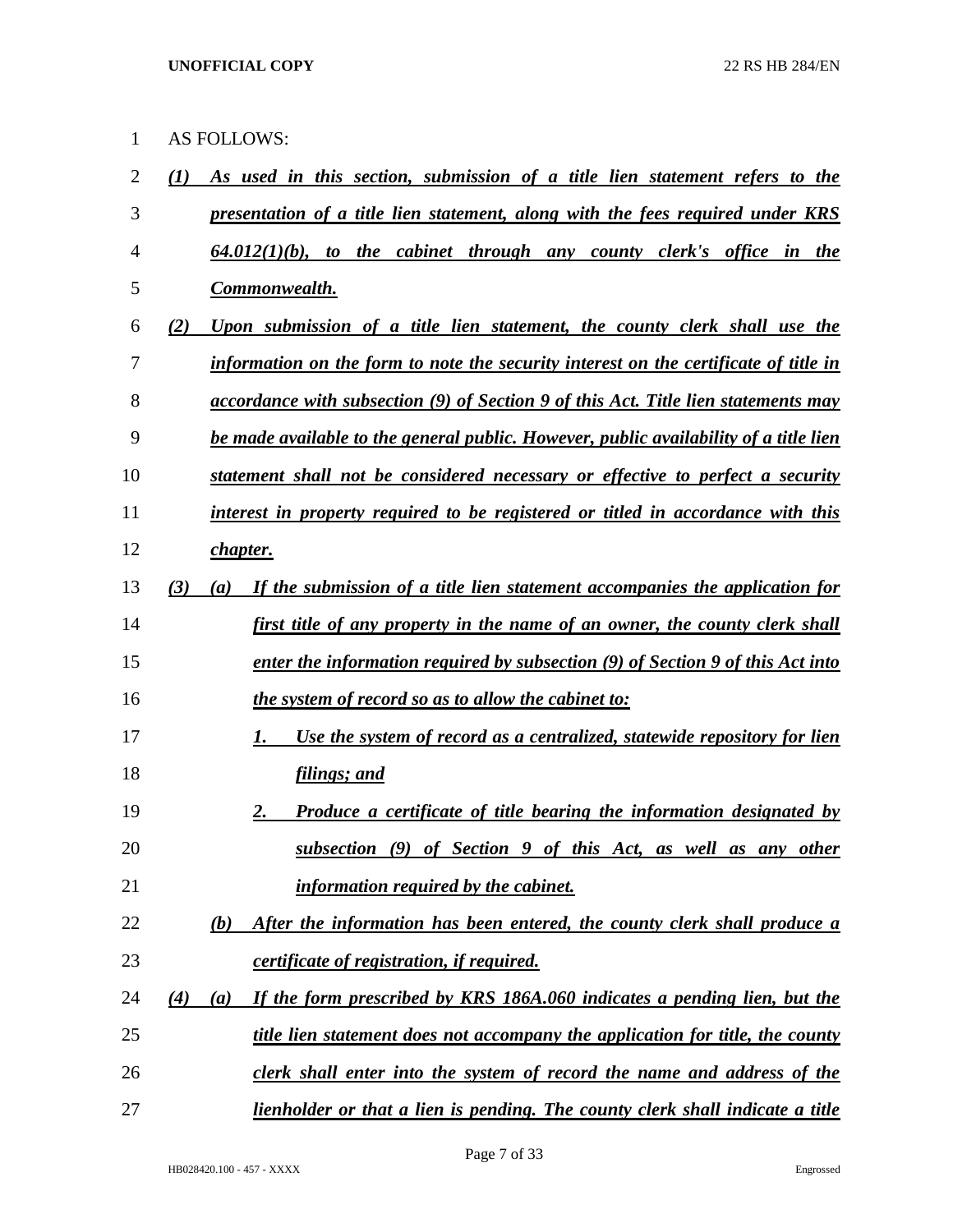| 1              |     | shall not be issued until either the title lien statement and the required fees               |
|----------------|-----|-----------------------------------------------------------------------------------------------|
| $\overline{2}$ |     | are submitted, or in thirty (30) days, whichever occurs first. The county                     |
| 3              |     | clerk shall then issue the registration.                                                      |
| 4              |     | (b)<br>After submission of the title lien statement, the county clerk shall enter the         |
| 5              |     | date of lien notation and the notation number into the system of record,                      |
| 6              |     | enabling the cabinet to record the lien in the system of record and produce a                 |
| 7              |     | title.                                                                                        |
| 8              | (5) | If a certificate of title is issued after the thirty $(30)$ day time window identified in     |
| 9              |     | subsection (4) of this section has expired without the notation of a security                 |
| 10             |     | interest, or if a title has been issued because there was no provision made for a             |
| 11             |     | lien to be noted within thirty (30) days, a secured party wishing to note a security          |
| 12             |     | interest on a title shall submit a title lien statement. The county clerk shall enter         |
| 13             |     | the information required by subsection (9) of Section 9 of this Act into the system           |
| 14             |     | of record and a new certificate of title reflecting the security interest shall be            |
| 15             |     | produced.                                                                                     |
| 16             | (6) | The fee for the filing of a title lien statement through the electronic title                 |
| 17             |     | application and registration system shall be transferred electronically to the                |
| 18             |     | county clerk of the county in which the debtor resides.                                       |
| 19             |     | The security interest noted on the certificate of title shall be deemed perfected at          |
| 20             |     | the time the security interest attaches in accordance with KRS 355.9-203 if the               |
| 21             |     | secured party submits a properly completed title lien statement with application              |
| 22             |     | for first title or, in the case of property previously titled in the name of the debtor,      |
| 23             |     | within thirty (30) days of attachment. Otherwise, the security interest shall be              |
| 24             |     | deemed perfected at the time that the title lien statement is submitted.                      |
| 25             |     | Section 7. KRS 186A.200 is amended to read as follows:                                        |
| 26             | (1) | With respect to a vehicle previously titled in the name of its debtor, the secured            |
| 27             |     | party shall, within thirty (30) days after execution of the security agreement, <i>submit</i> |

Page 8 of 33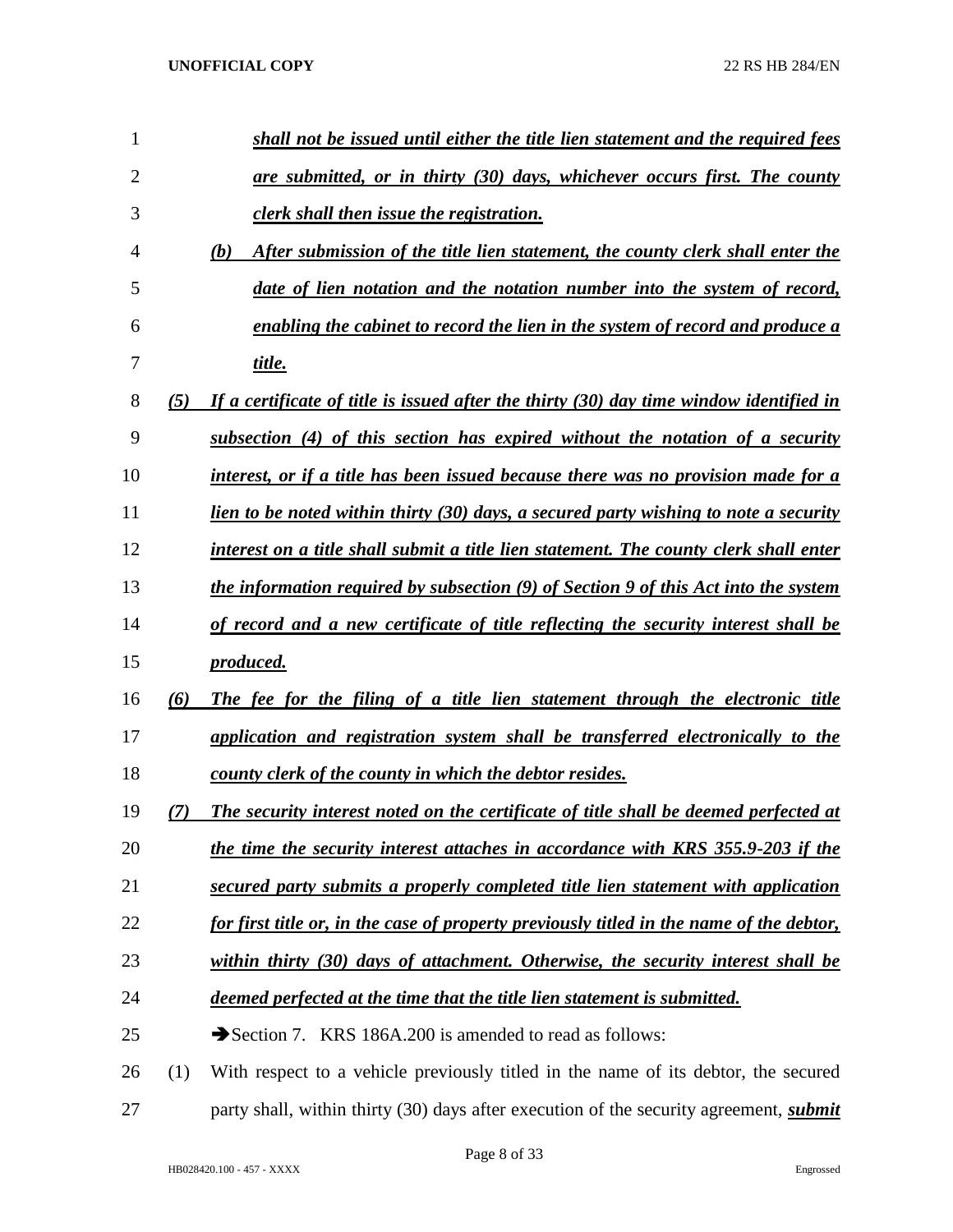| $\mathbf{1}$   |     | a title lien statement in accordance with Section 6 of this Act-[obtain the current           |
|----------------|-----|-----------------------------------------------------------------------------------------------|
| $\overline{2}$ |     | certificate of title in the name of the debtor, with no more than one (1) prior lien          |
| 3              |     | indicated thereon, and present to the county clerk the certificate of title, which the        |
| 4              |     | secured party shall have the right to obtain from the debtor, together with the title         |
| 5              |     | lien statement and the required fees in KRS 186A.190 to the county clerk].                    |
| 6              | (2) | For failure to present both the title and title lien statement within the time                |
| 7              |     | prescribed by subsection (1) of this section, the secured party shall pay a penalty of        |
| 8              |     | two dollars (\$2) to the county clerk as a prerequisite for noting the security interest      |
| 9              |     | on the title.                                                                                 |
| 10             | (3) | The county clerk shall enter the information required by KRS 186A.190(9) into the             |
| 11             |     | system of record established under Section 6 of this Act, enabling the cabinet to             |
| 12             |     | record the lien in the system of record and produce a title <sup>[the automated</sup> system. |
| 13             | (4) | The county clerk shall record upon the title in the appropriate section the                   |
| 14             |     | information designated by KRS 186A.190(9).                                                    |
| 15             |     | Section 8. KRS 186.045 is amended to read as follows:                                         |
| 16             | (1) | A perfected security interest in a motor vehicle that has been satisfied by payment in        |
| 17             |     | full shall be deemed to have been discharged if one (1) or both of the following              |
| 18             |     | events has occurred:                                                                          |
| 19             |     | The funds to pay in full and discharge the security interest have been provided<br>(a)        |
| 20             |     | to the secured party in the form of a cashier's check, certified check, or wire               |
| 21             |     | transfer; or                                                                                  |
| 22             |     | The debt has been paid to a secured party who is no longer in existence or has<br>(b)         |
| 23             |     | failed to file the necessary documents to discharge the lien.                                 |
| 24             | (2) | If payment in full has been made under subsection $(1)(a)$ of this section, the               |
| 25             |     | discharge of the lien shall be made not later than ten (10) days from the receipt of          |
| 26             |     | the payment.                                                                                  |
| 27             | (3) | When a security interest has been paid in full and a termination statement or                 |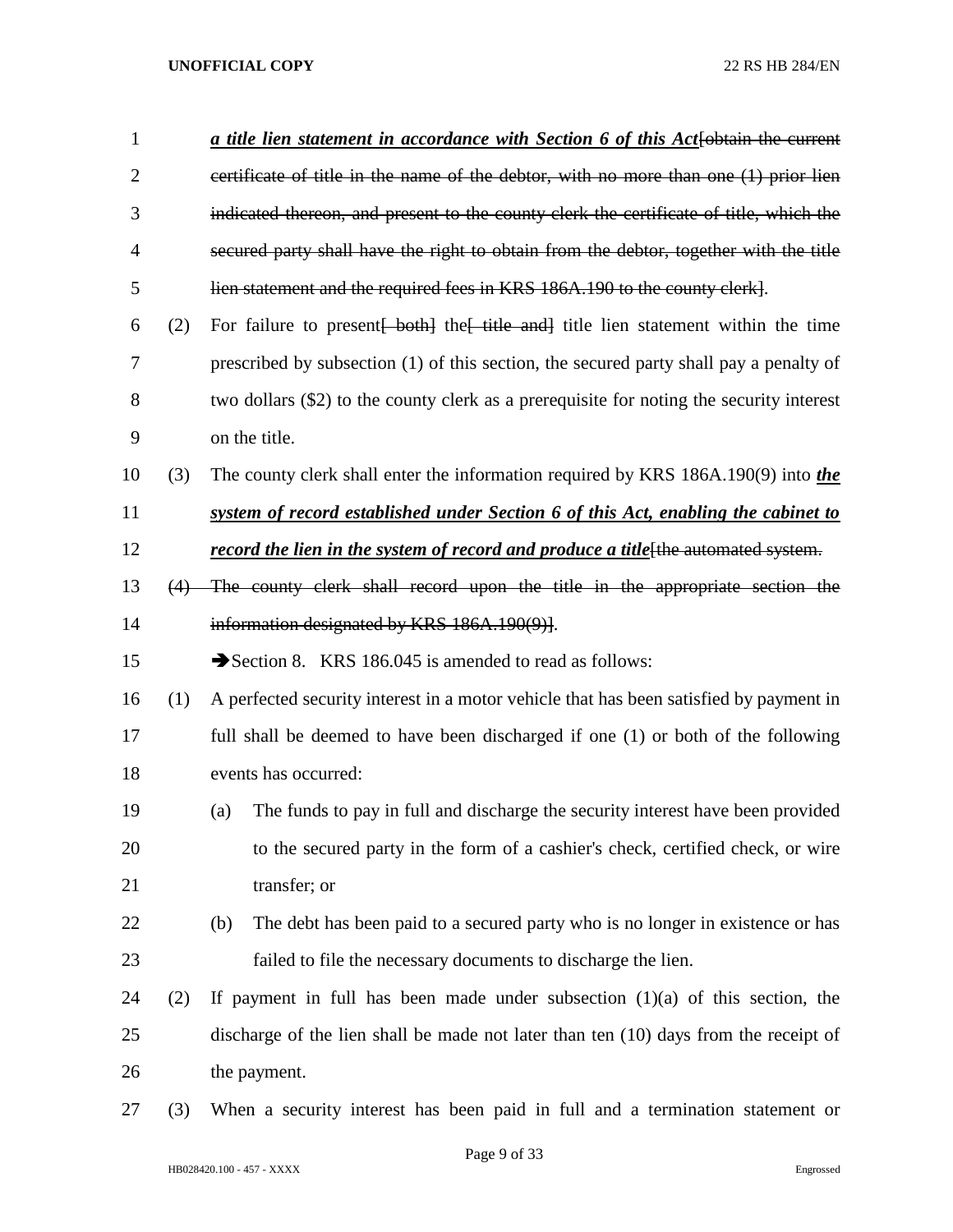| $\mathbf{1}$   |     | discharge has not been filed, the debtor may petition the Circuit Court in the county    |
|----------------|-----|------------------------------------------------------------------------------------------|
| $\overline{2}$ |     | of the debtor's residence to order the discharge of the security interest. The debtor    |
| 3              |     | shall present written evidence to the Circuit Court that the security interest has been  |
| $\overline{4}$ |     | paid in full. If the evidence presented to the Circuit Court proves to the court's       |
| 5              |     | satisfaction that the security interest has been paid in full, the court shall order the |
| 6              |     | county clerk to note the termination on the title and to remove the lien from the        |
| 7              |     | Automated Vehicle Information System (AVIS). A copy of the court's order shall           |
| 8              |     | immediately be sent to the county clerk in the county where the security interest was    |
| 9              |     | originally filed and the county clerk shall discharge the security interest and remove   |
| 10             |     | the lien information from AVIS in accordance with the provisions of this section.        |
| 11             | (4) | Whenever a security interest has been discharged, other than by proceedings under        |
| 12             |     | Part 6 of Article 9 of KRS Chapter 355 or similar proceedings, the secured party         |
| 13             |     | shall:                                                                                   |
| 14             |     | For a security interest perfected prior to the effective date of this Act:<br>(a)<br>1.  |
| 15             |     | Deliver an authenticated termination statement in the manner<br>$\mathbf{a}$ .           |
| 16             |     | required by KRS 355.9-513 <del>[ and 186A.195]</del> to the county clerk of              |
| 17             |     | the county in which the title lien statement was submitted; or                           |
| 18             |     | Have a county clerk from another county submit by fax or<br>$b.\text{[}(b)$              |
| 19             |     | other form of electronic communication available and acceptable                          |
| 20             |     | to both sender and recipient, and verified verbally or by                                |
| 21             |     | electronically assigned identification as being from the sending                         |
| 22             |     | clerk, and which is able to be copied to an electronic or paper file,                    |
| 23             |     | on that county clerk's letterhead, an authenticated termination                          |
| 24             |     | statement in the manner required by KRS <del>[ 186A.195 and]</del> 355.9-                |
| 25             |     | 513 to the county clerk of the county in which the title lien                            |
| 26             |     | statement was submitted. The county clerk, upon receipt of the                           |
| 27             |     | authenticated termination statement in the manner prescribed                             |

Page 10 of 33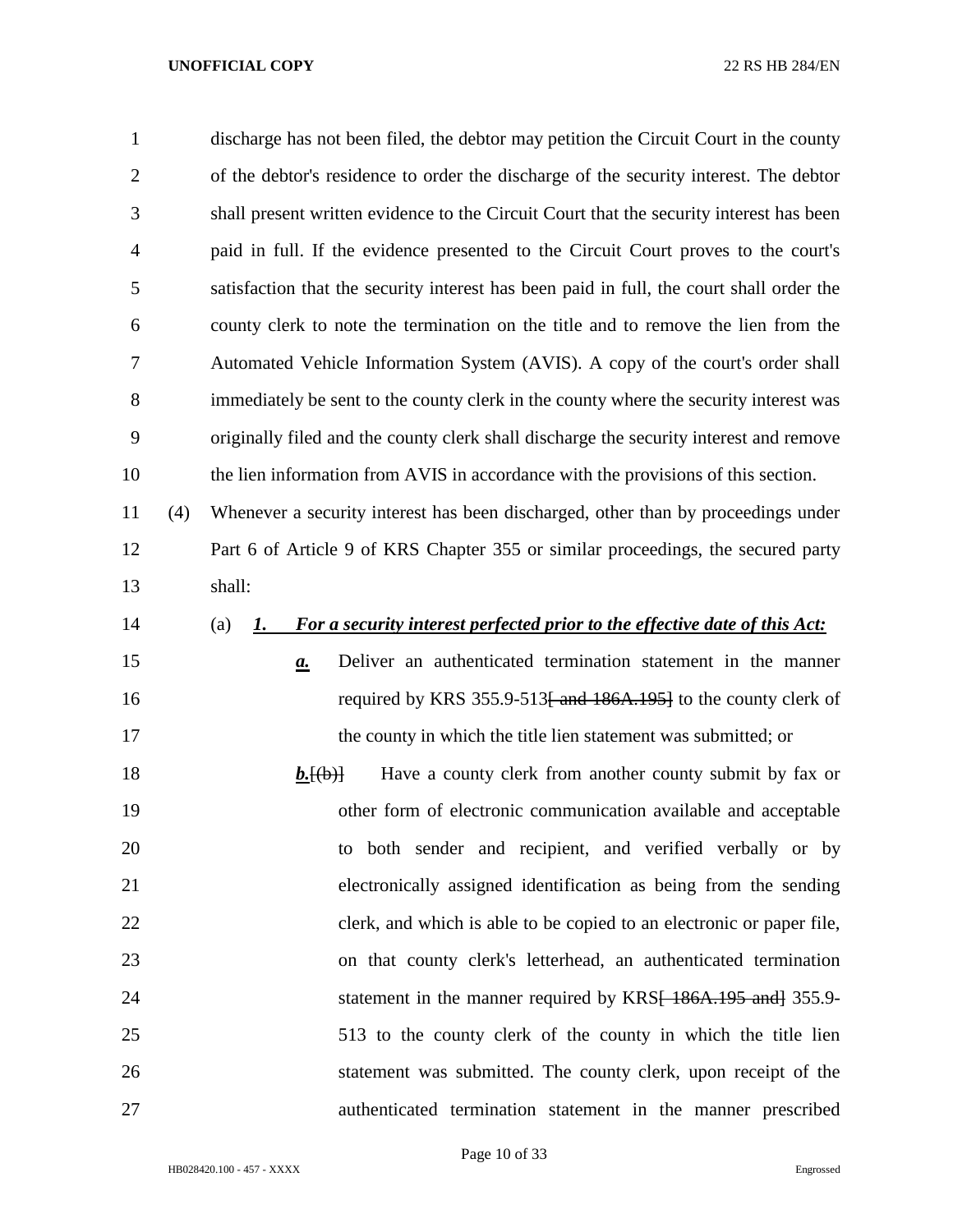| 1              |     | under this paragraph, shall verify the legitimacy of the document:                                          |
|----------------|-----|-------------------------------------------------------------------------------------------------------------|
| $\overline{2}$ |     | $\mathbf{r}$                                                                                                |
| 3              |     | For a security interest perfected on or after the effective date of this<br>2.                              |
| 4              |     | Act, submit an authenticated termination statement to a county clerk                                        |
| 5              |     | in the same manner as a title lien statement under Section 6 of this                                        |
| 6              |     | <u>Act; and</u> $\Box$                                                                                      |
| 7              |     | [The secured party shall also ]Deliver a copy of the termination statement to<br>(b)                        |
| 8              |     | the debtor or the debtor's transferee.                                                                      |
| 9              |     | For failure to file the termination statement within the allowable time, the secured                        |
| 10             |     | party shall be subject to the penalty provided in KRS 186.990(1). Except as                                 |
| 11             |     | provided in subsection $(3)$ of this section, within five $(5)$ days after the receipt of                   |
| 12             |     | <i>these</i> [such] documents, the county clerk shall <i>enter</i> [note] the filing <i>into the system</i> |
| 13             |     | of record in the index, in language prescribed by the cabinet, that the termination                         |
| 14             |     | statement has been filed. Upon presentation of the owner's title showing a security                         |
| 15             |     | interest to the county clerk where the termination statement was submitted, and with                        |
| 16             |     | the copy of the termination statement submitted by the secured party, the clerk shall                       |
| 17             |     | discharge the security interest by noting on the title that the termination statement                       |
| 18             |     | has been filed and place the seal of the county clerk thereon. The clerk shall return                       |
| 19             |     | the owner's title to the owner. The county clerk shall then file the termination                            |
| 20             |     | statement in the place from which the title lien statement was removed. Termination                         |
| 21             |     | statements shall be retained in the clerk's files for a period of two (2) years                             |
| 22             |     | subsequent to the date of filing a statement, at which time they may be destroyed.                          |
| 23             |     | The fee for these services are included in the provisions of KRS 186A.190.                                  |
| 24             | (5) | Upon presentation of an owner's title showing a security interest to the county clerk                       |
| 25             |     | of a county where the termination statement was not delivered, the county clerk                             |
| 26             |     | shall access the automated system to determine whether a record of termination of                           |
| 27             |     | the security interest has been entered into the automated system by the county clerk                        |

Page 11 of 33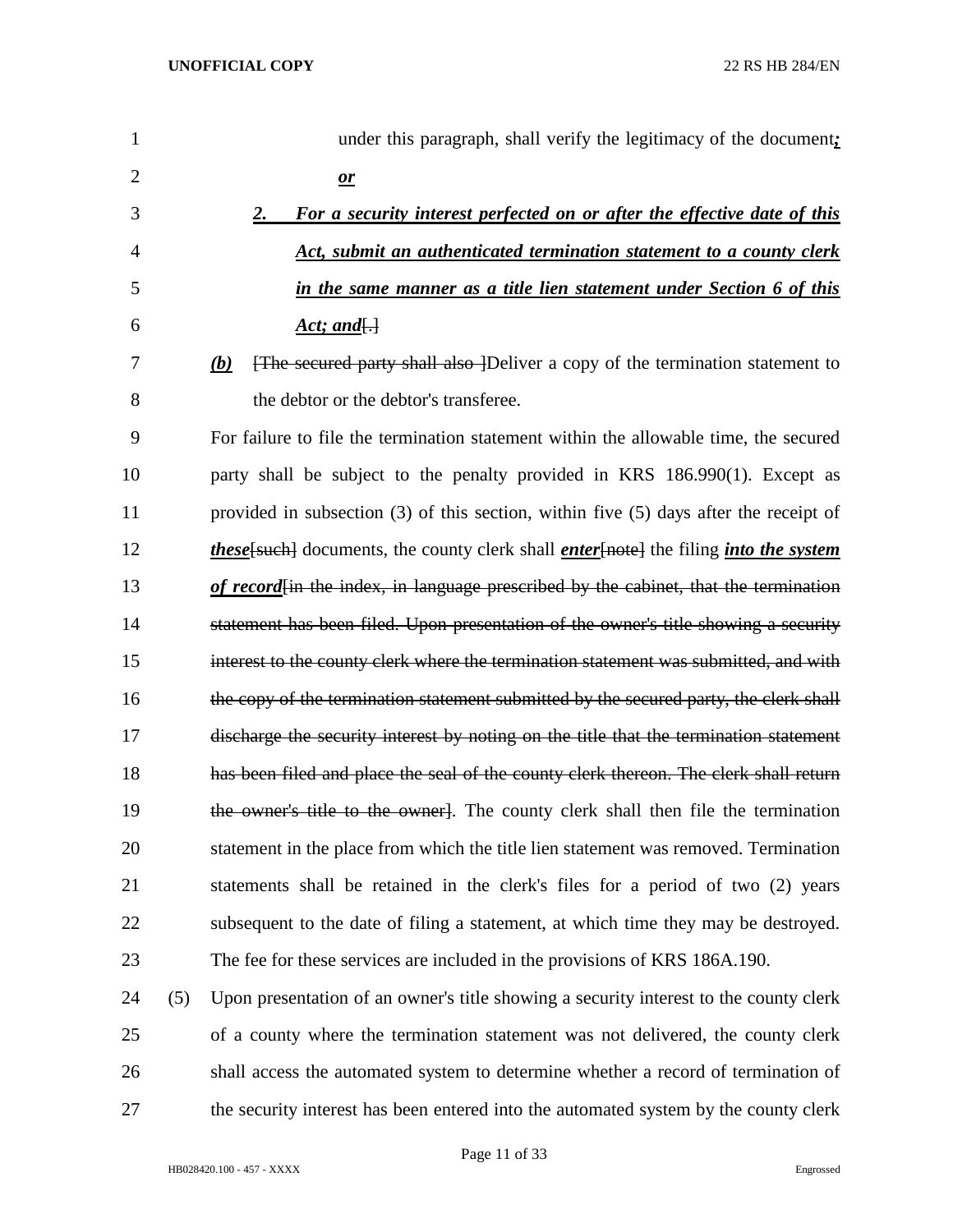where the termination statement was delivered by the secured party as provided in KRS 186A.210. If a record of termination has been entered into the automated system, the county clerk of the county where the termination statement was not delivered[,] shall note the discharge of the security interest on the certificate of title by noting that the termination statement has been delivered, the county where it was delivered, and placing the seal of the county clerk thereon and may rely on the automated system to do so. If a record of termination has not been entered into the automated system, the county clerk of the county other than where the termination statement was delivered shall not make any notation upon the certificate of title that the security interest has been discharged or that a termination statement has been delivered to the county where the title lien statement was submitted.

 (6) Whenever any secured party repossesses a vehicle titled in Kentucky, for which a security interest is in existence at the time of repossession, and disposes of the vehicle pursuant to the provisions of KRS Chapter 355, the secured party shall 15 present, within fifteen (15) days after *the*[such] disposition, the vehicle's license plate if the plate has not been retained by the previous owner, an affidavit in a form prescribed by the department, proof of notification of all interested parties pursuant to KRS 186A.190 and 355.9-611, and a termination statement or proof that a termination statement has been filed. The new owner shall pay to the county clerk all applicable fees for titling and transferring the vehicle into his or her name. Upon 21 receipt of *the* [such] documents, the county clerk who issued the lien shall then omit 22 from the *new* title is he makes application and information relating to the security interest under which the vehicle was repossessed or any security interest 24 subordinate thereto. However, any security interest, as shown by *the*[such] title which is superior to the one under which the vehicle was repossessed, shall be shown on the title issued by the clerk unless the prior secured party has discharged the security interest in the clerk's office or proof of termination is submitted, if the

Page 12 of 33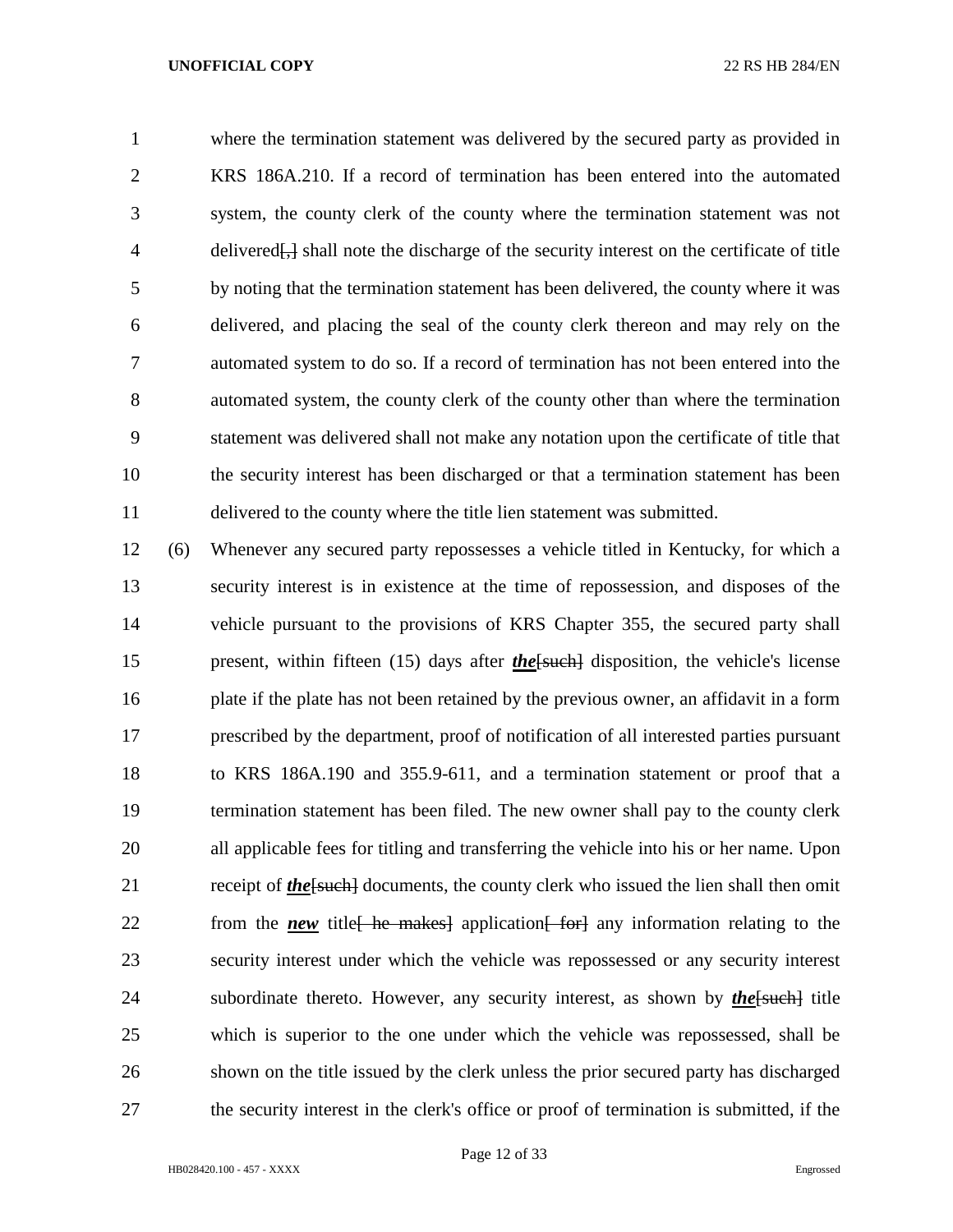prior security interest was discharged in another clerk's office.

 (7) Whenever any vehicle brought into Kentucky is required to be titled and the vehicle is then subject to a security interest in another state as shown by the out-of-state documents presented to the clerk, the county clerk is prohibited from processing the application for title on the vehicle unless the owner obtains from the secured party a financing statement or title lien statement and presents same to the clerk along with the fees required in KRS 186A.190. The clerk shall note the out-of-state security interest on the certificate of title. This provision does not apply to vehicles required to be registered in Kentucky under forced registration provisions under KRS 186.145.

# (8) The fees provided for in this section are in addition to any state fee provided for by law.

 (9) Any person violating any provision of this section or any person refusing to surrender a certificate of title registration and ownership or transfer certificate upon request of any person entitled thereto, is subject to the penalties provided in subsection (1) of KRS 186.990.

 (10) The county clerk is prohibited from noting any security interest on a certificate of 18 title on any vehicle subject to the provisions of KRS Chapter 186A if a certificate of title therefor is presented to *the clerk*[him] which has all the spaces provided thereon for noting security interests fully exhausted. The owner is responsible for ensuring that a discharge is noted on the certificate of title for each security interest and then a duplicate title as provided for in KRS 186A.180 shall be obtained from 23 the clerk by the owner of the vehicle.

- (11) Security interests in vehicles sold to or owned by residents of other states shall be perfected in the state of the nonresident and repossession of the vehicle shall be taken pursuant to the laws of that state, unless:
- (a) The vehicle is principally operated in Kentucky;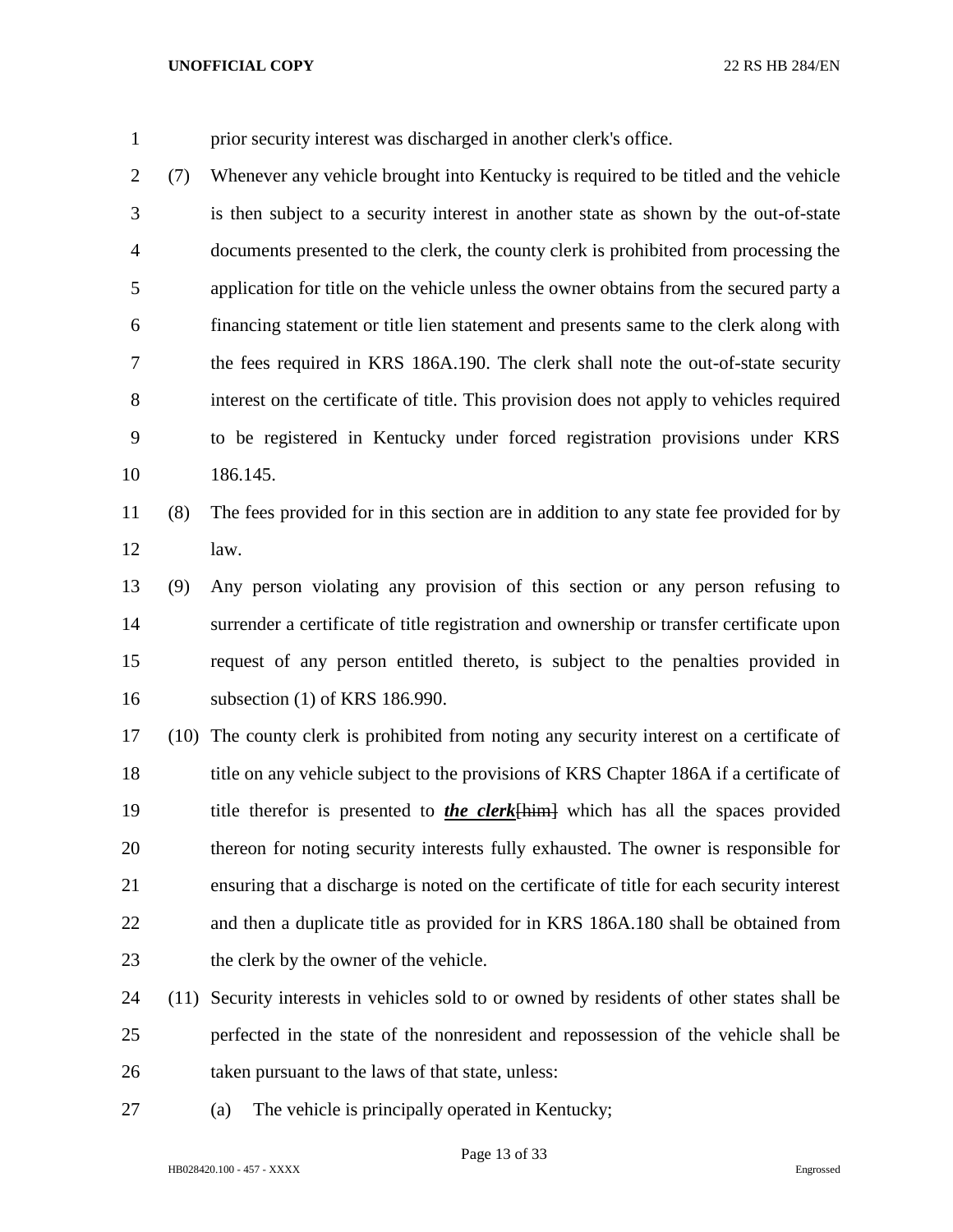- (b) The vehicle is properly titled in Kentucky under KRS Chapter 186A; and
- 
- (c) The security interest is authorized to be noted on the certificate of title by the

county clerk under KRS Chapter 186A.

 (12) A county clerk who accepts an authenticated termination statement and complies 5 with the verification requirements of subsection  $\frac{4}{a}L.$  [ $\left(\frac{4}{b}\right)$ ] of this section shall be held harmless from any liability arising from fraudulent termination statements.

8 Section 9. KRS 186A.190 is amended to read as follows:

 (1) Except as provided in subsection (6) of this section and in KRS 355.9-311(4), the perfection of a security interest in any property for which has been issued a Kentucky certificate of title shall be by notation on the certificate of title which shall be deemed to have occurred when the provisions of subsection (3) of this section have been complied with. Discharge of a security interest shall be by notation on the certificate of title. Notation shall be made by the entry of information required by subsection (9) of this section into the Automated Vehicle Information System. The notation of the security interest on the certificate of title shall be in accordance with this chapter and shall remain effective from the date on which the security interest is noted on the certificate of title for a period of ten (10) years, or, in the case of a manufactured home, for a period of thirty (30) years, or until discharged under this chapter and KRS Chapter 186. The filing of a continuation statement within the six (6) months preceding the expiration of the initial period of a notation's effectiveness extends the expiration date for five (5) additional years, commencing on the day the notation would have expired in the absence of the filing. Succeeding continuation statements may be filed in the same manner to continue the effectiveness of the initial notation.

 (2) A motor vehicle dealer, a secured party or its representative, an assignee of a retail installment contract lender, *the cabinet,* or a county clerk shall rely on a county of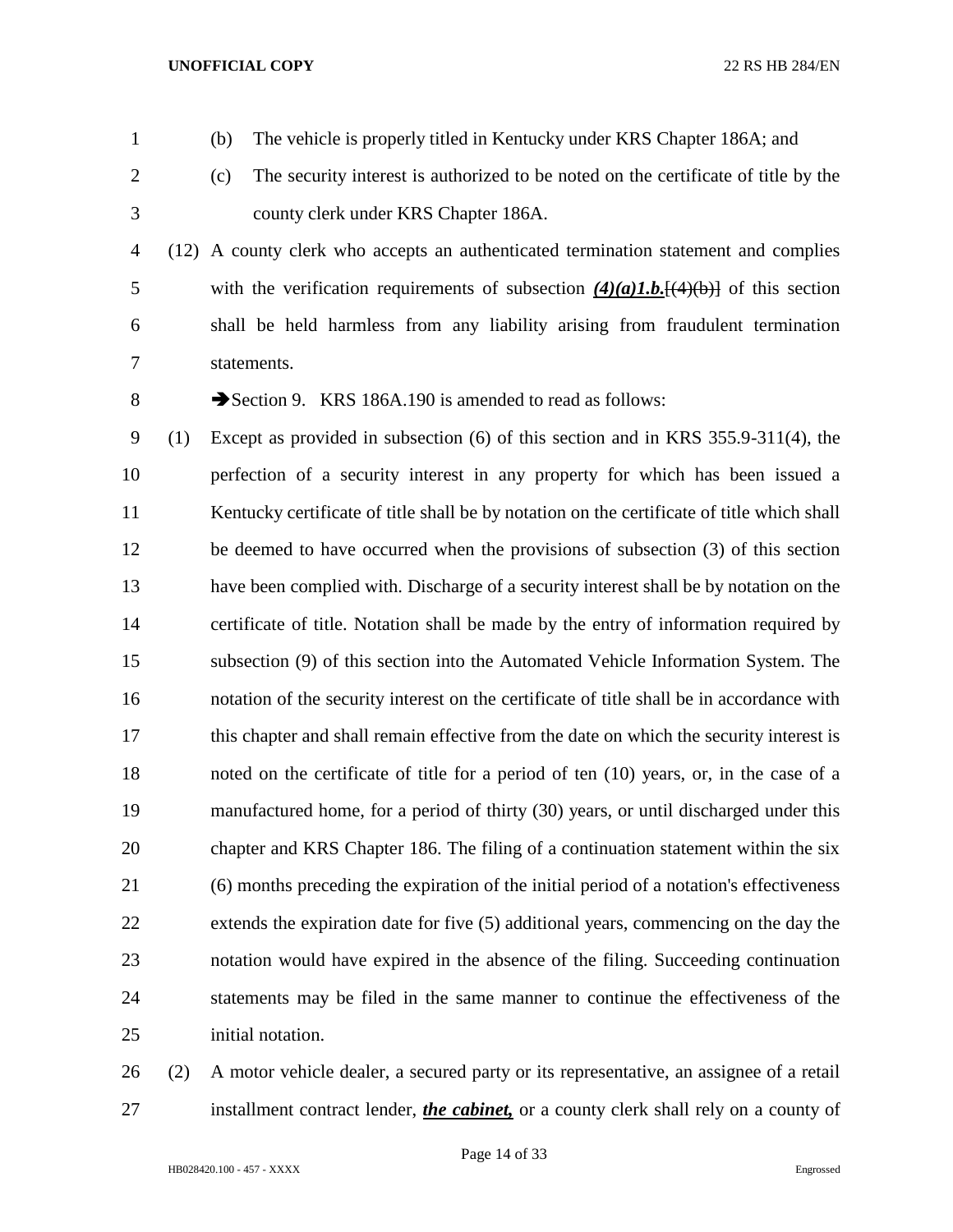residence designated by the debtor on any approved, notarized state form utilized in lien titling or the title transfer process signed by the debtor. Reliance on the foregoing by the motor vehicle dealer, secured parties, *cabinet,* and county clerk shall relieve those persons from liability to any third party claiming failure to comply with this section.

- (3) Except as provided in subsection (6) of this section, the notation of security interests relating to property required to be titled under this chapter in Kentucky through the *cabinet*[county clerk] shall be done in the office of *a*[the] county clerk*. The notation of a security interest shall reflect* [-05] the county in which the debtor resides as determined by subsections (2) and (4) of this section. The security interest shall be deemed to be noted on the certificate of title and perfected, or deemed perfected at the time the security interest attaches as provided in KRS 355.9-203, if in compliance with KRS 186A.195*(7)*[(5)], when a title lien statement:
- (a) Is received by the county clerk*,*[ in the county in which residence of the debtor resides as determined under the provisions of this section] together with the 16 required fees. as designated by the debtor in the sworn statement.
- (b) Describes the titled vehicle, or vehicle to be titled, by year, model, make, and vehicle identification number;
- (c) Provides the name of the secured party, or a representative of the secured party, together with the additional information about the secured party required by subsection (9) of this section with reasonable particularity; and
- (d) Includes the date and time-stamped entry of the notation of the security interest by the county clerk of the required information in the Automated Vehicle Information System (AVIS), or its successor title processing system maintained by the Division of Motor Vehicle Licensing of the Transportation Cabinet.
- (4) Except as provided in subsection (6) of this section, if the debtor is other than a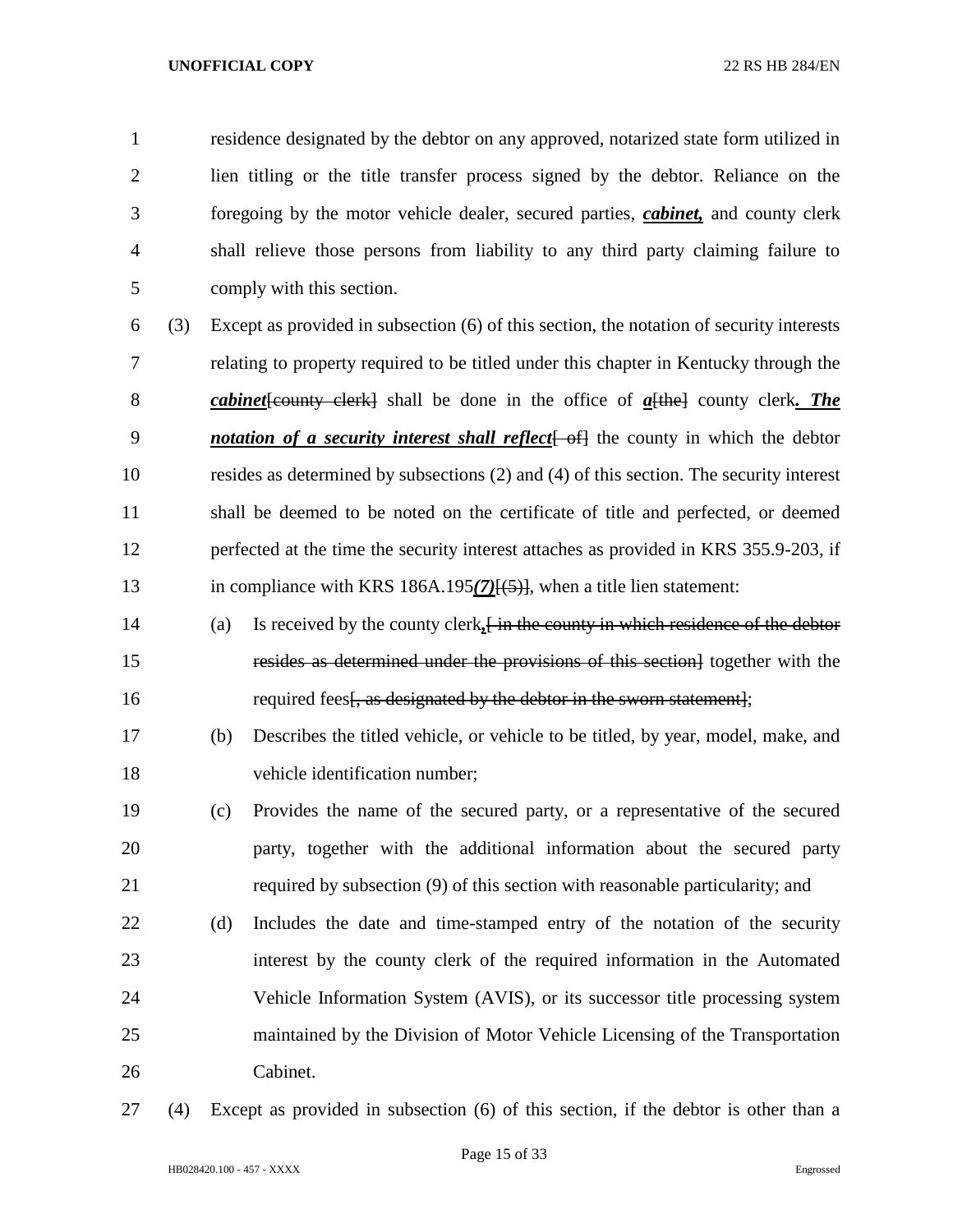- natural person, the following provisions govern the determination of the county of the debtor's residence:
- (a) A partnership shall be deemed a resident of the county in which its principal place of business in this state is located. If the debtor does not have a place of business in this state, then the debtor shall be deemed a nonresident for purposes of filing in this state;
- (b) A limited partnership organized under KRS Chapter 362 or as defined in KRS 362.2-102(14) shall be deemed a resident of the county in which its principal place of business is located, as set forth in its certificate of limited partnership or most recent amendment thereto filed pursuant to KRS Chapter 362 or 362.2-202. If *the*[such] office is not located in this state, the debtor shall be deemed a nonresident for purposes of filing in this state;
- (c) A limited partnership not organized under the laws of this state and authorized to do business in this state shall be deemed a resident of the county in which the office of its process agent is located, as set forth in the designation or most recent amendment thereto filed with the Secretary of State of the Commonwealth of Kentucky;
- (d) A corporation organized under KRS Chapter 271B, 273, or 274 or a limited liability company organized under KRS Chapter 275 shall be deemed a resident of the county in which its registered office is located, as set forth in 21 its most recent corporate filing with the Secretary of State which officially designates its current registered office;
- (e) A corporation not organized under the laws of this state, but authorized to transact or do business in this state under KRS Chapter 271B, 273, or 274, or a limited liability company not organized under the laws of this state, but authorized to transact business in this state under KRS Chapter 275, shall be deemed a resident of the county in which its registered office is located, as set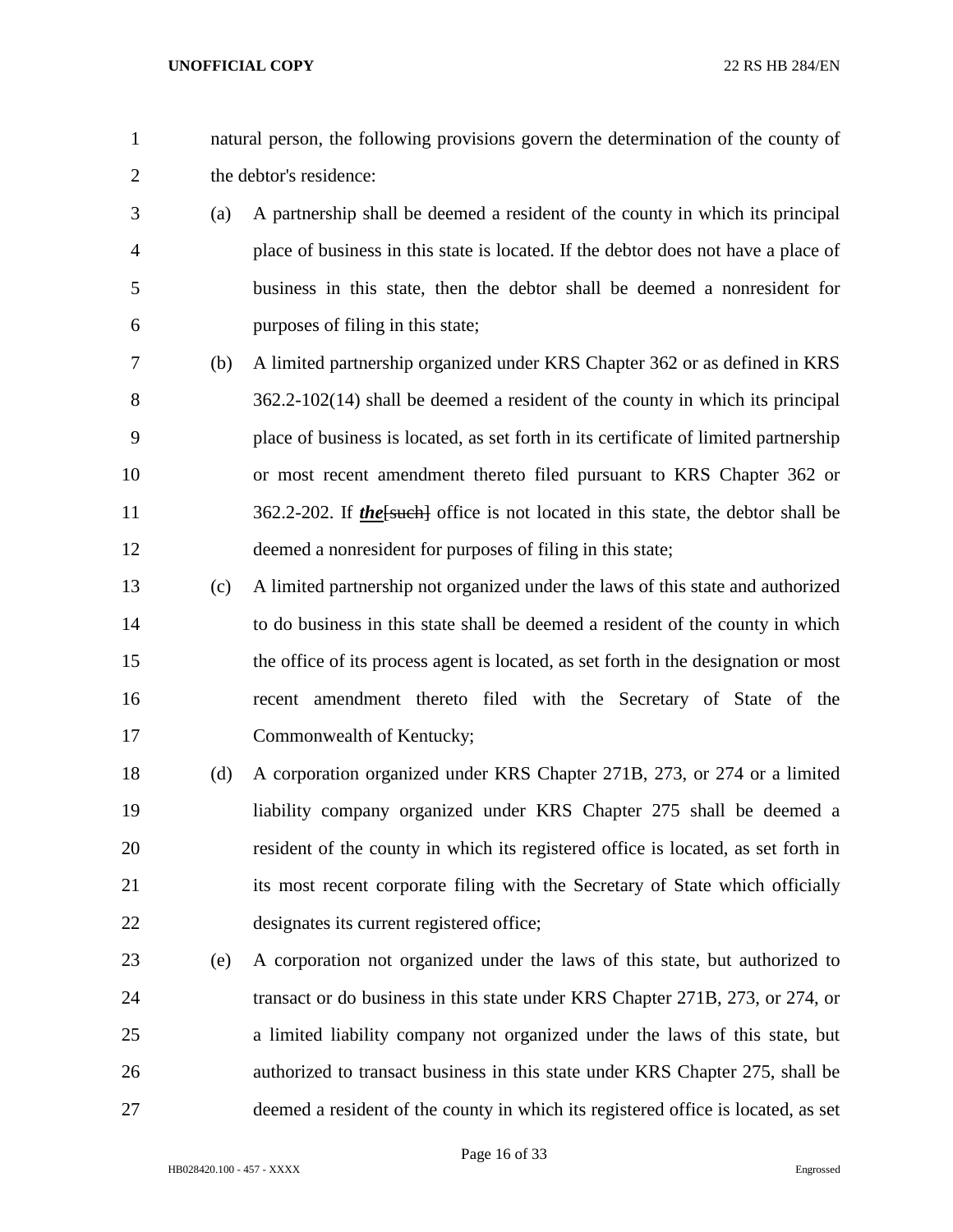- forth in its most recent filing with the Secretary of State which officially designates its current registered office; (f) A cooperative corporation or association organized under KRS Chapter 272 shall be deemed a resident of the county in which its principal business is transacted, as set forth in its articles of incorporation or most recent amendment thereto filed with the Secretary of State of the Commonwealth of Kentucky; (g) A cooperative corporation organized under KRS Chapter 279 shall be deemed a resident of the county in which its principal office is located, as set forth in its articles of incorporation or most recent amendment thereto filed with the Secretary of State of the Commonwealth of Kentucky; (h) A business trust organized under KRS Chapter 386 shall be deemed a resident of the county in which its principal place of business is located, as evidenced 14 by the recordation of its declaration of trust in that county pursuant to KRS Chapter 386; (i) A credit union organized under Subtitle 6 of KRS Chapter 286 shall be deemed a resident of the county in which its principal place of business is
- located, as set forth in its articles of incorporation or most recent amendment thereto filed with the Secretary of State of the Commonwealth of Kentucky; and
- (j) Any other organization defined in KRS 355.1-201 shall be deemed a resident of the county in which its principal place of business in this state is located, except that any limited liability company, limited liability partnership, limited partnership, or corporation not organized under the laws of this state and not authorized to transact or do business in this state shall be deemed a nonresident for purposes of filing in this state. If the organization does not have a place of business in this state, then it shall be deemed a nonresident for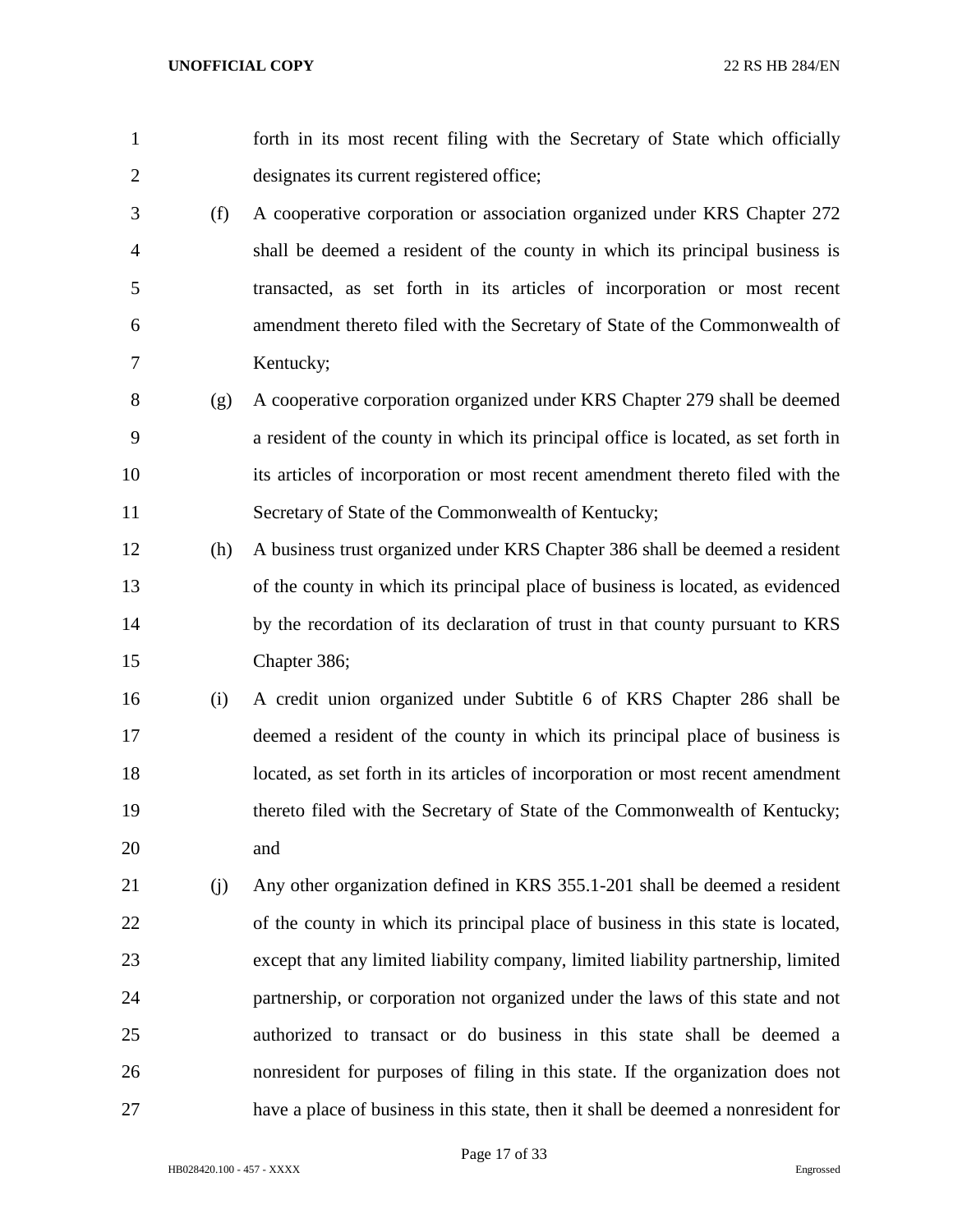purposes of filing in this state.

 If the debtor does not reside in the Commonwealth, the notation of the security interest shall be done in the office of the county clerk in which the property is principally situated or operated. Notwithstanding the existence of any filed financing statement under the provisions of KRS Chapter 355 relating to any property registered or titled in Kentucky, the sole means of perfecting and discharging a security interest in property for which a certificate of title is required by this chapter is by notation on the property's certificate of title under the provisions of this chapter or in accordance with the provisions of KRS 186.045(3). In other respects the security interest is governed by the provisions of KRS Chapter 355.

 (5) Except as provided in subsection (6) of this section, before ownership of property subject to a lien evidenced by notation on the certificate of title may be transferred, the transferor shall obtain the release of the prior liens in his *or her* name against the property being transferred. Once a security interest has been noted on the owner's title, a subsequent title shall not be issued by any county clerk free of the 17 notation unless the owner's title is presented to the clerk and it has been noted *in the system of record established under Section 6 of this Act*[thereon] that the security interest has been discharged. If this requirement is met, information relating to any security interest shown on the title as having been discharged may be omitted from the title to be issued by the clerk. If information relating to the discharge of a security interest is presented to a clerk under the provisions of KRS 186.045(3), the clerk shall discharge the security interest and remove the lien information from AVIS.

 (6) Notwithstanding subsections (1) to (5) of this section, a county clerk shall, following inspection of the vehicle by the sheriff, to determine that the vehicle has not been stolen, issue a new ownership document to a vehicle, clear of all prior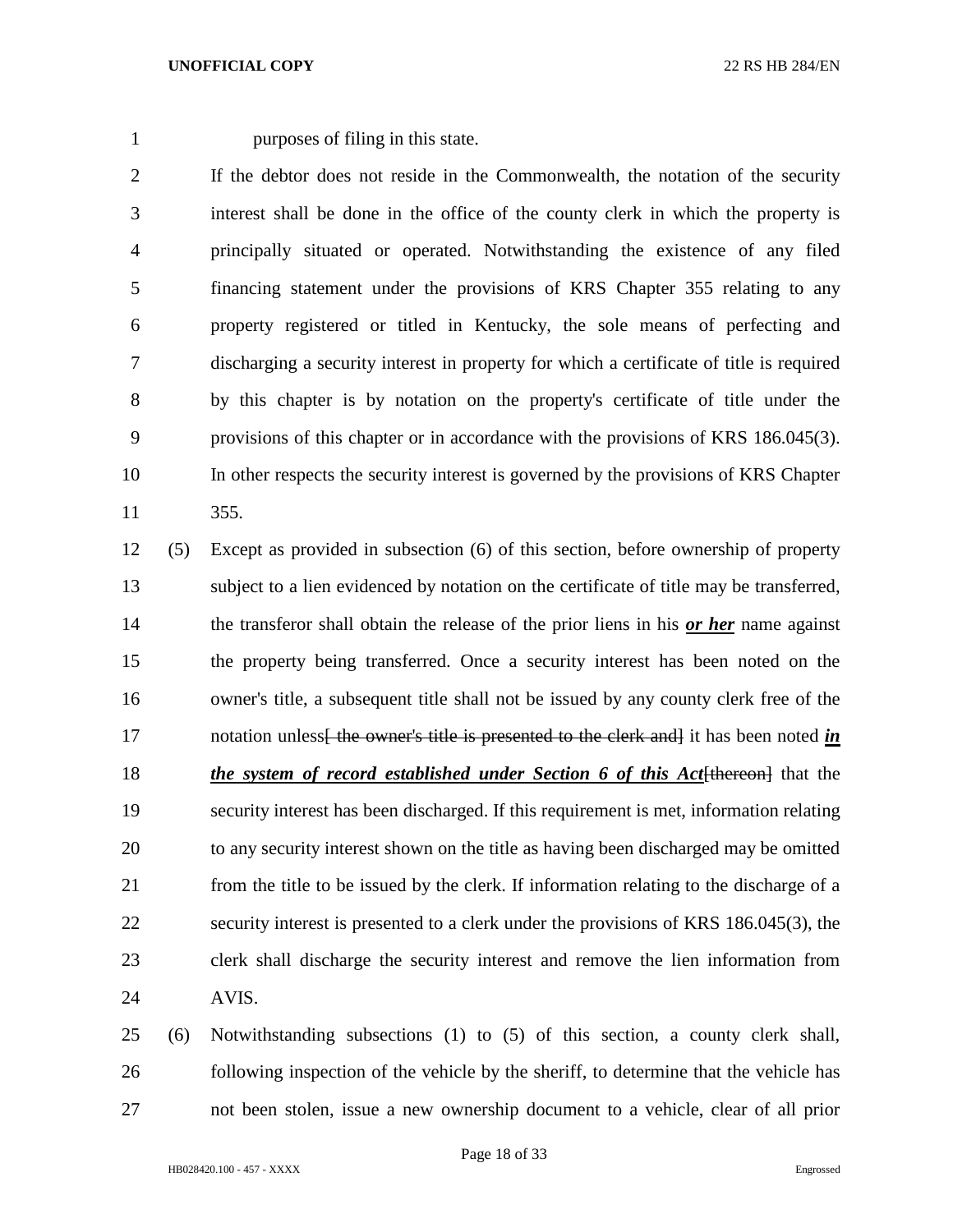| $\mathbf{1}$   |     | liens, to a person after he or she provides to the county clerk an affidavit devised by |               |                                                                             |  |  |
|----------------|-----|-----------------------------------------------------------------------------------------|---------------|-----------------------------------------------------------------------------|--|--|
| $\overline{2}$ |     | the Transportation Cabinet and completed by the person. The ownership document          |               |                                                                             |  |  |
| 3              |     | presented as a result of this affidavit shall be in accordance with subsection (7) of   |               |                                                                             |  |  |
| 4              |     |                                                                                         |               | this section. In the affidavit, the affiant shall attest that:              |  |  |
| 5              | (a) |                                                                                         |               | The affiant or the agent of the affiant possesses the vehicle;              |  |  |
| 6              | (b) |                                                                                         |               | Before he or she provided the notices required by paragraphs (c) and (d) of |  |  |
| 7              |     |                                                                                         |               | this subsection:                                                            |  |  |
| 8              |     | 1.                                                                                      |               | A debt on the vehicle has been owed him or her for more than thirty (30)    |  |  |
| 9              |     |                                                                                         | days;         |                                                                             |  |  |
| 10             |     | 2.                                                                                      |               | Within thirty (30) days of payment of damages by an insurance company       |  |  |
| 11             |     |                                                                                         |               | and receipt by the current owner of the motor vehicle or lienholder of      |  |  |
| 12             |     |                                                                                         |               | damages pursuant to a claim settlement which required transfer of the       |  |  |
| 13             |     |                                                                                         |               | vehicle to the insurance company, the insurance company has been            |  |  |
| 14             |     |                                                                                         |               | unable to obtain:                                                           |  |  |
| 15             |     |                                                                                         | a.            | A properly endorsed certificate of title on the vehicle from the            |  |  |
| 16             |     |                                                                                         |               | current owner; and                                                          |  |  |
| 17             |     |                                                                                         | $\mathbf b$ . | If applicable, any lien satisfactions; or                                   |  |  |
| 18             |     | 3.                                                                                      | a.            | The vehicle was voluntarily towed or transported pursuant to a              |  |  |
| 19             |     |                                                                                         |               | request of the current owner or an insurance company that a motor           |  |  |
| 20             |     |                                                                                         |               | vehicle dealer, licensed as a used motor vehicle dealer and motor           |  |  |
| 21             |     |                                                                                         |               | vehicle auction dealer, take possession of and store the motor              |  |  |
| 22             |     |                                                                                         |               | vehicle in the regular course of business; and                              |  |  |
| 23             |     |                                                                                         | b.            | Within forty-five (45) days of taking possession of the motor               |  |  |
| 24             |     |                                                                                         |               | vehicle, the motor vehicle dealer has not been paid storage fees by         |  |  |
| 25             |     |                                                                                         |               | the current owner or lienholder and has not been provided both a            |  |  |
| 26             |     |                                                                                         |               | properly endorsed certificate of title and if applicable, any lien          |  |  |
| 27             |     |                                                                                         |               | satisfactions;                                                              |  |  |

Page 19 of 33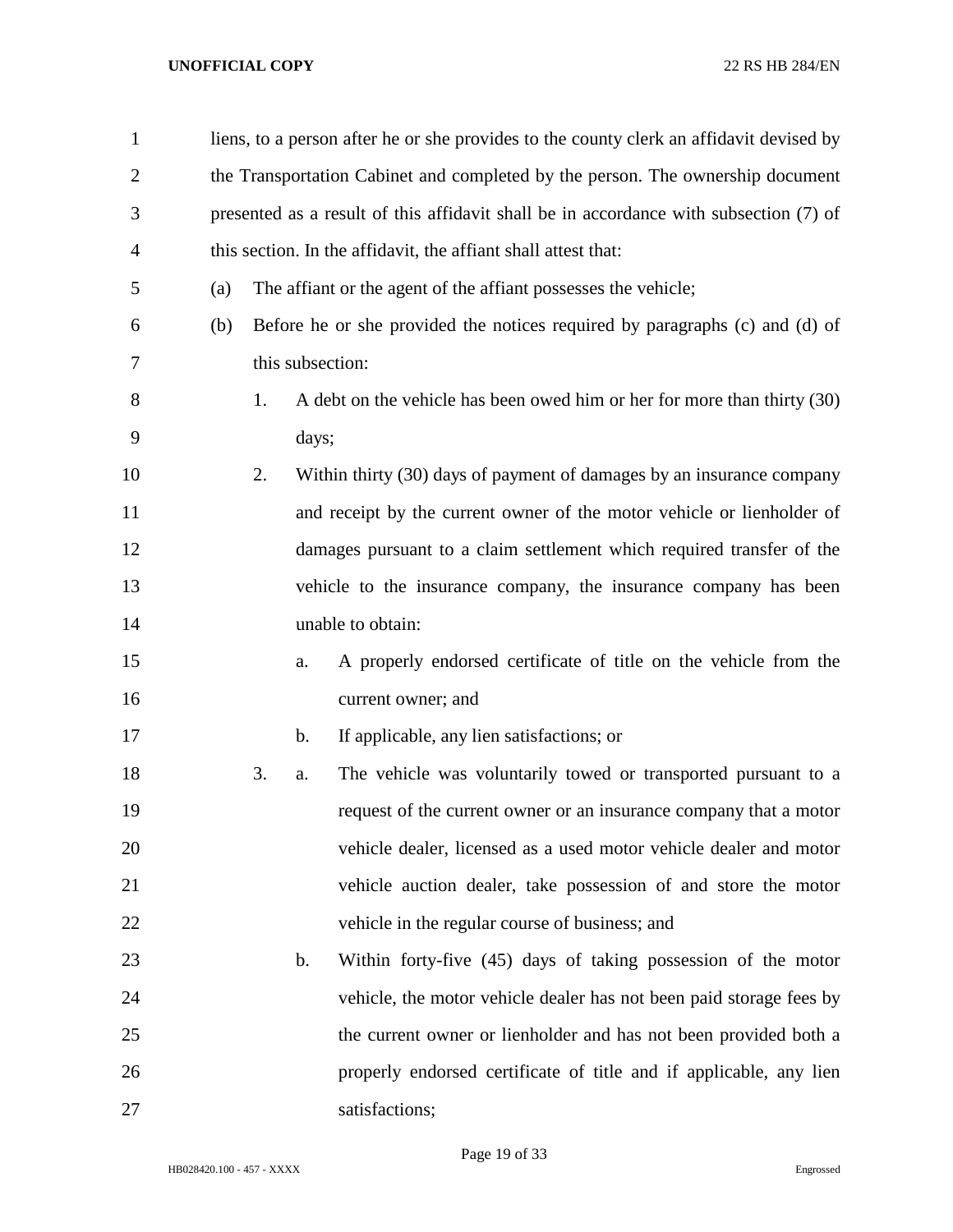| $\mathbf{1}$   |     | (c) | More than thirty (30) days before presenting the affidavit to the county clerk,        |  |  |  |  |
|----------------|-----|-----|----------------------------------------------------------------------------------------|--|--|--|--|
| $\overline{2}$ |     |     | the affiant attempted to notify the owner of the vehicle and all known                 |  |  |  |  |
| 3              |     |     | lienholders, including those noted on the title, by certified mail, return receipt     |  |  |  |  |
| 4              |     |     | requested, or by a nationally recognized courier service, of his or her name,          |  |  |  |  |
| 5              |     |     | address, and telephone number as well as his or her intention to obtain a new          |  |  |  |  |
| 6              |     |     | title or salvage title, as applicable, clear of all prior liens, unless the owner or a |  |  |  |  |
| 7              |     |     | lienholder objects in writing;                                                         |  |  |  |  |
| 8              |     | (d) | More than fourteen (14) days before presenting the affidavit to the county             |  |  |  |  |
| 9              |     |     | clerk, the affiant had published a legal notice stating his or her intention to        |  |  |  |  |
| 10             |     |     | obtain title to the vehicle. The legal notice appeared at least twice in a seven       |  |  |  |  |
| 11             |     |     | (7) day period in a newspaper with circulation in the county. The legal notice         |  |  |  |  |
| 12             |     |     | stated:                                                                                |  |  |  |  |
| 13             |     |     | The affiant's name, address, and telephone number;<br>1.                               |  |  |  |  |
| 14             |     |     | The owner's name;<br>2.                                                                |  |  |  |  |
| 15             |     |     | The names of all known lienholders, including those noted on the title;<br>3.          |  |  |  |  |
| 16             |     |     | The vehicle's make, model, and year; and<br>4.                                         |  |  |  |  |
| 17             |     |     | 5.<br>The affiant's intention to obtain title to the vehicle unless the owner or a     |  |  |  |  |
| 18             |     |     | lienholder objects in writing within fourteen (14) days after the last                 |  |  |  |  |
| 19             |     |     | publication of the legal notice; and                                                   |  |  |  |  |
| 20             |     | (e) | Neither the owner nor a lienholder has objected in writing to the affiant's right      |  |  |  |  |
| 21             |     |     | to obtain title to the vehicle.                                                        |  |  |  |  |
| 22             | (7) | (a) | If subsection $(6)(b)1$ . of this section applies, the new ownership document          |  |  |  |  |
| 23             |     |     | shall be a title.                                                                      |  |  |  |  |
| 24             |     | (b) | If subsection $(6)(b)2$ or 3. of this section applies, the new ownership               |  |  |  |  |
| 25             |     |     | document shall be a salvage title if the vehicle meets the requirements for a          |  |  |  |  |
| 26             |     |     | salvage title as stated in KRS $186A.520(1)(a)$ .                                      |  |  |  |  |
| 27             |     | (c) | If subsection $(6)(b)2$ . or 3. of this section applies and the vehicle does not       |  |  |  |  |

Page 20 of 33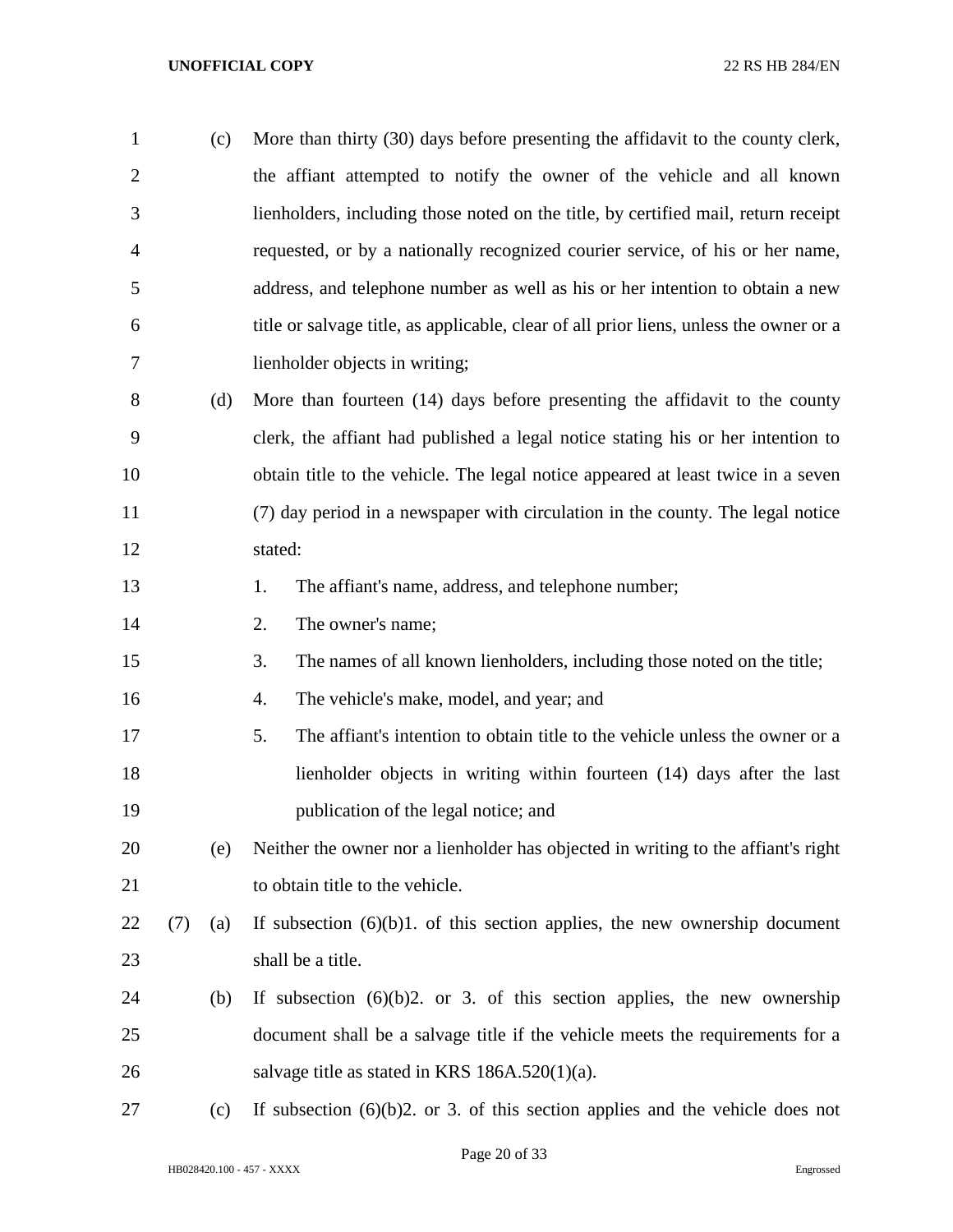| $\mathbf{1}$   |      | meet the requirements for a salvage title as stated in KRS $186A.520(1)(a)$ , the                               |
|----------------|------|-----------------------------------------------------------------------------------------------------------------|
| $\overline{2}$ |      | new ownership document shall be a title.                                                                        |
| 3              | (8)  | No more than two (2) active security interests may be noted upon a certificate of                               |
| $\overline{4}$ |      | title.                                                                                                          |
| 5              | (9)  | In noting a security interest upon a certificate of title, the county clerk shall ensure                        |
| 6              |      | that the certificate of title bears the lienholder's name, mailing address and zip code,                        |
| 7              |      | the date the lien was noted, the notation number, and the county in which the                                   |
| 8              |      | security interest was noted. The clerk shall obtain the information required by this                            |
| 9              |      | subsection for notation upon the certificate of title from the title lien statement                             |
| 10             |      | described in KRS 186A.195 <del> to be provided to the county clerk by the secured</del>                         |
| 11             |      | party.                                                                                                          |
| 12             | (10) | For all the costs incurred in the notation and discharge of a security interest on the                          |
| 13             |      | certificate of title, the county clerk shall receive the fee prescribed by KRS 64.012.                          |
| 14             |      | The fee prescribed by this subsection shall be paid at the time of submittal of the                             |
| 15             |      | title lien statement described in KRS 186A.195.                                                                 |
| 16             |      | (11) A copy of the application, certified by the county clerk, indicating the lien will be                      |
| 17             |      | noted on the certificate of title shall be forwarded to the lienholder.                                         |
| 18             |      | Section 10. KRS 186A.205 is amended to read as follows:                                                         |
| 19             |      | Whenever a security interest is assigned as provided by KRS 186.045(4), the county                              |
| 20             |      | clerk <del>[ of a county that is operating under automated procedures]</del> shall <del>[, in addition to</del> |
| 21             |      | earrying out his requirements stated therein, and enter the record of lien assignment into the                  |
| 22             |      | system of record established under Section 6 of this Act the automated system in the                            |
| 23             |      | manner directed by the Department of Vehicle Regulation.                                                        |
| 24             |      | Section 11. KRS 186A.210 is amended to read as follows:                                                         |
| 25             | (1)  | When a security interest has been discharged under the provisions of KRS                                        |
| 26             |      | 186.045(3), the county clerk shall discharge the security interest and remove the lien                          |
| 27             |      | information from AVIS.                                                                                          |

Page 21 of 33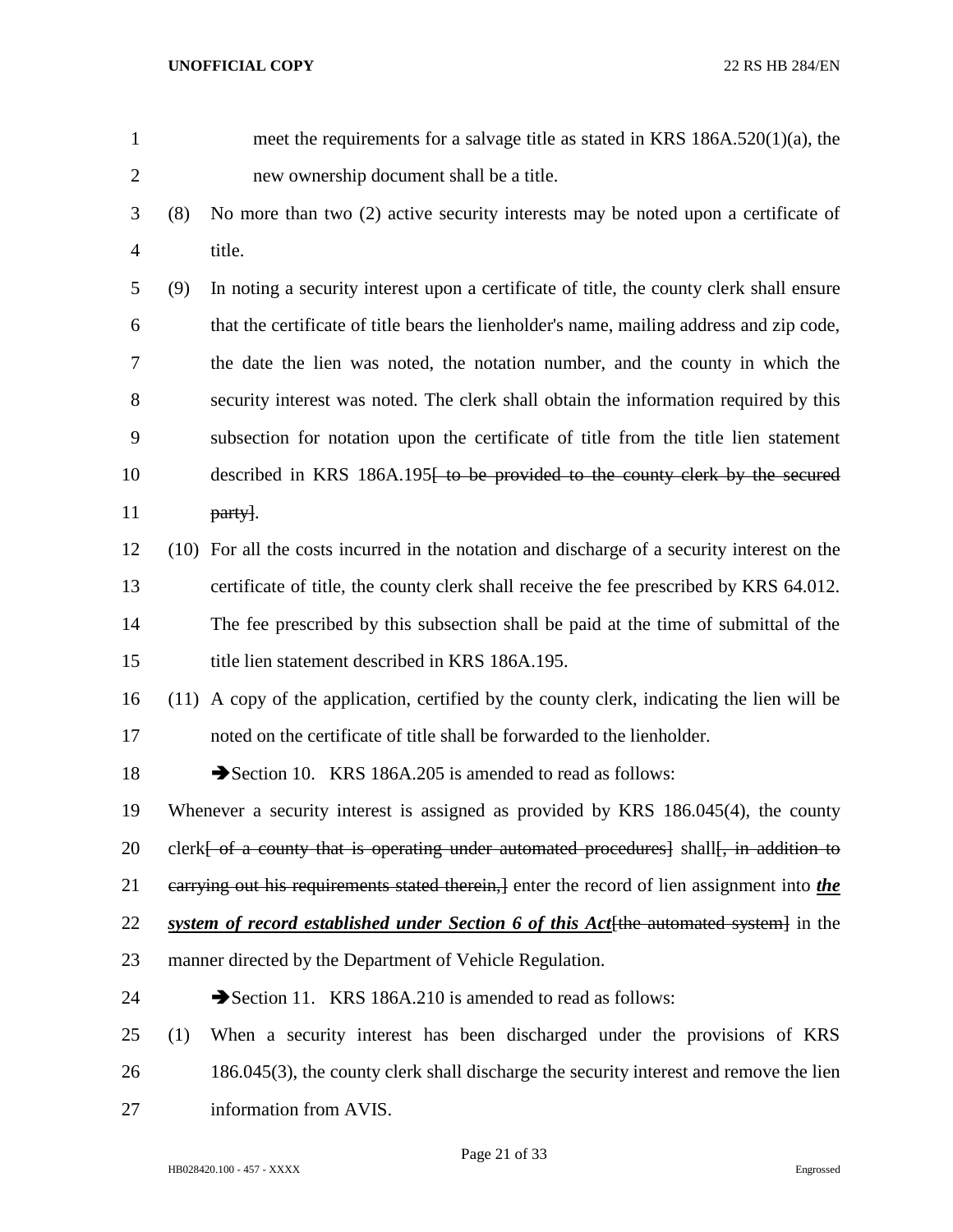| $\mathbf{1}$   | (2)              | When a security interest has been discharged as provided by KRS 186.045(4), the        |
|----------------|------------------|----------------------------------------------------------------------------------------|
| $\overline{2}$ |                  | county clerk of a county that is operating under automated procedures shall, upon      |
| 3              |                  | receiving a termination statement, within five (5) days enter the record of            |
| 4              |                  | termination into the system of record established under Section 6 of this Act the      |
| 5              |                  | automated system. The automated system shall be programmed to allow a county           |
| 6              |                  | clerk in a county where the termination statement was not received to access the       |
| 7              |                  | automated system to determine the county and date that the record of termination       |
| 8              |                  | was entered into the automated system. The clerk of the county where the               |
| 9              |                  | termination statement was received shall then release the lien recorded upon the title |
| 10             |                  | in the manner directed by the Department of Vehicle Regulation, and take such          |
| 11             |                  | other action with respect to a termination as is directed by the Department of         |
| 12             |                  | Vehicle Regulation.                                                                    |
| 13             |                  | SECTION 12. A NEW SECTION OF KRS CHAPTER 281 IS CREATED TO                             |
| 14             |                  | <b>READ AS FOLLOWS:</b>                                                                |
| 15             | $\mathcal{L}(I)$ | A U-Drive-It who becomes an approved entity as defined in Section 1 of this Act        |
| 16             |                  | may use the electronic title application and registration system established under     |
| 17             |                  | <b>Section 2 of this Act to:</b>                                                       |
| 18             |                  | Apply for initial or renewal registration on vehicles in its fleet; or<br>(a)          |
| 19             |                  | Submit the appropriate fees and taxes to maintain permanent registration<br>(b)        |
| 20             |                  | <u>on vehicles in its fleet in accordance with Section 13 of this Act.</u>             |
| 21             | (2)              | The cabinet shall promulgate administrative regulations in accordance with KRS         |
| 22             |                  | Chapter 13A to set forth procedures for holders of U-Drive-It certificates who         |
| 23             |                  | meet the definition of an approved entity under Section 1 of this Act to access the    |
| 24             |                  | electronic title application and registration system for initial or renewal            |
| 25             |                  | registration and payment of annual fees and taxes on permanent registrations.          |
| 26             |                  | $\rightarrow$ SECTION 13.<br>A NEW SECTION OF KRS CHAPTER 186A IS CREATED              |
| 27             |                  | TO READ AS FOLLOWS:                                                                    |

Page 22 of 33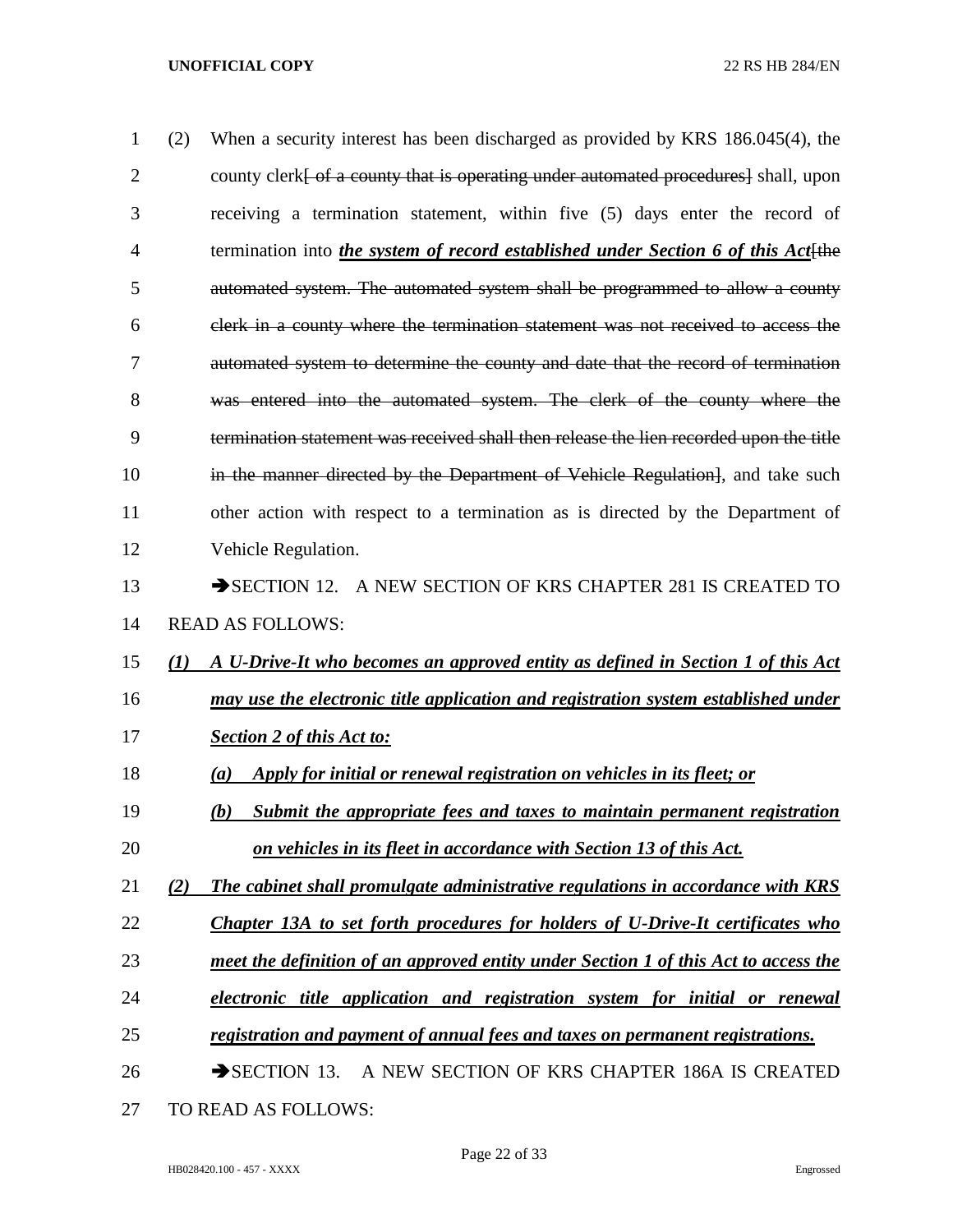| 1              | $\left( I\right)$ | The cabinet shall establish procedures whereby an owner or lessee of fleet                             |
|----------------|-------------------|--------------------------------------------------------------------------------------------------------|
| $\overline{2}$ |                   | vehicles may be issued permanent fleet registration plates for vehicles in its fleet.                  |
| 3              | (2)               | The owner of a fleet of motor vehicles shall, upon application in the manner and                       |
| 4              |                   | at the time prescribed and upon approval by the department, payment of ad                              |
| 5              |                   | valorem taxes under KRS Chapter 132, and registration fees under KRS 186.040                           |
| 6              |                   | or 186.050, be issued permanent fleet license plates. Except for U-Drive-It                            |
| 7              |                   | <i>vehicles described in subsection</i> $(3)(b)$ <i>of this section, vehicles with a fleet license</i> |
| 8              |                   | plate shall have the company's name or logo and unit number displayed on the                           |
| 9              |                   | vehicle so that they are readily identifiable.                                                         |
| 10             | (3)               | <b>Except as provided in paragraph (b) of this subsection, fleet plates, which</b><br>(a)              |
| 11             |                   | shall be of a distinctive color, shall have the word "Fleet" appearing at the                          |
| 12             |                   | bottom, the word "Kentucky" appearing at the top. In all other respects,                               |
| 13             |                   | fleet plates shall conform to the provisions of Section 15 of this Act.                                |
| 14             |                   | (b)<br>U-Drive-It vehicles owned by a motor vehicle renting company as defined by                      |
| 15             |                   | KRS 281.687 shall be issued regular standard issue license plates. Fleet                               |
| 16             |                   | <i>vehicles under this paragraph shall be issued a decal by the cabinet to</i>                         |
| 17             |                   | denote the permanent registration status of the vehicle.                                               |
| 18             | (4)               | In addition to the registration fee prescribed by KRS 186.050 for initial and                          |
| 19             |                   | <u>renewal registrations, an annual fleet management fee of two dollars (\$2) per</u>                  |
| 20             |                   | vehicle shall be charged. A one-time license plate manufacturing fee of four                           |
| 21             |                   | dollars (\$4) shall be charged for plates issued for the established number of                         |
| 22             |                   | vehicles in the fleet. All fees collected under this section shall be deposited into                   |
| 23             |                   | the road fund.                                                                                         |
| 24             | (5)               | Payment of ad valorem taxes and registration fees shall be made annually and                           |
| 25             |                   | shall be evidenced only by the issuance of a single receipt by the cabinet. The                        |
| 26             |                   | provisions of Section 14 of this Act requiring a registration receipt be kept in the                   |
| 27             |                   | vehicle shall not apply and no annual registration decal shall be required for                         |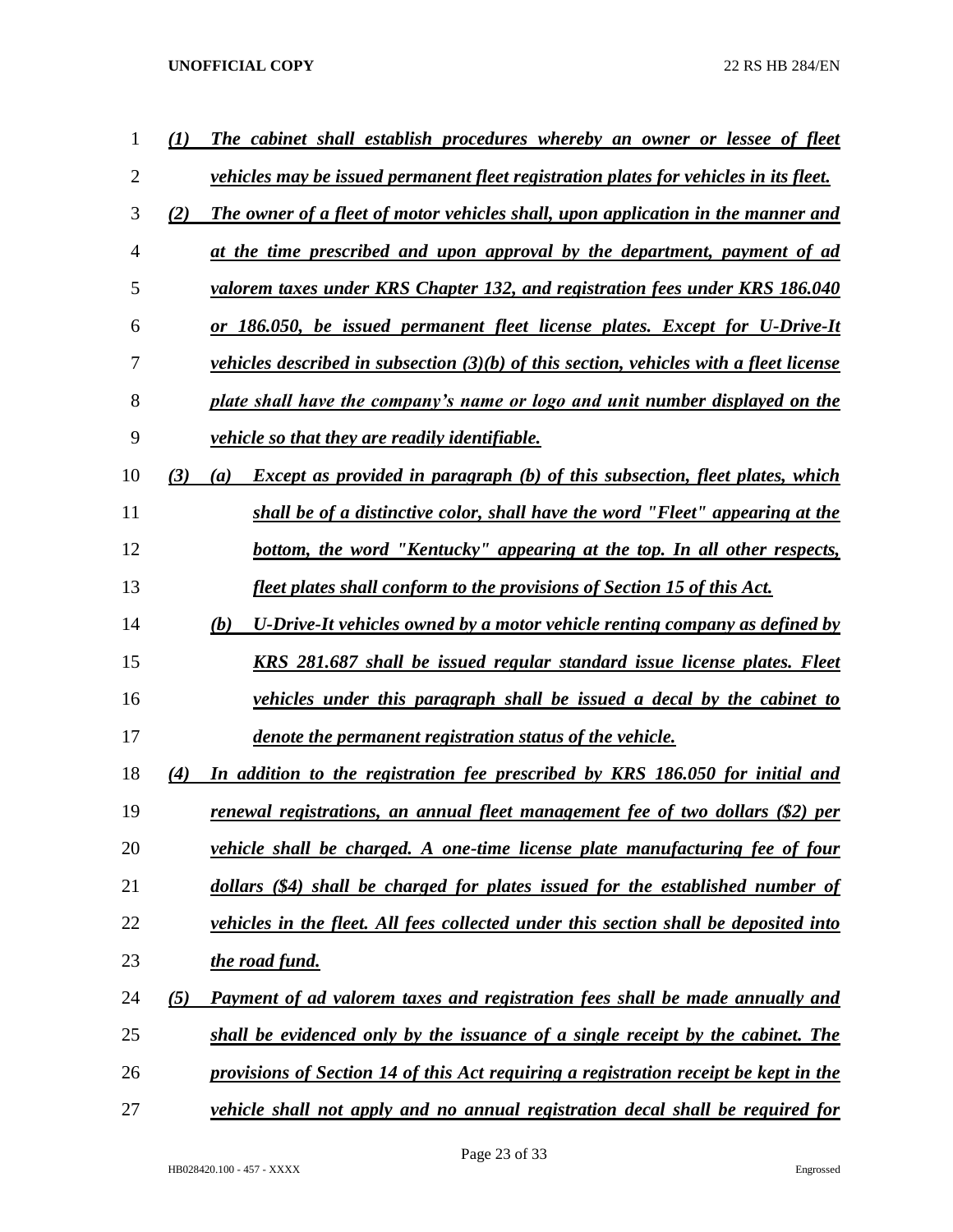| 1  |     | <i>vehicles registered in accordance with this section.</i>                             |
|----|-----|-----------------------------------------------------------------------------------------|
| 2  | (6) | If a recipient of fleet license plates fails to pay all annual registration fees and ad |
| 3  |     | valorem taxes on vehicles in its fleet properly and in a timely manner, the cabinet     |
| 4  |     | <u>may impose a delinquency penalty of:</u>                                             |
| 5  |     | Ten percent (10%) of the delinguent taxes and fees due, if the failure is for<br>(a)    |
| 6  |     | <u>not more than thirty (30) days; and</u>                                              |
| 7  |     | An additional ten percent (10%) penalty for each additional thirty (30) days,<br>(b)    |
| 8  |     | or fraction thereof, that the failure continues, not to exceed a total penalty          |
| 9  |     | of one hundred percent (100%) in the aggregate.                                         |
| 10 | (7) | All recipients of fleet license plates authorized by this section shall provide the     |
| 11 |     | department with an annual vehicle reconciliation and shall annually surrender           |
| 12 |     | all unassigned license plates. Failure to comply with this subsection may result in     |
| 13 |     | fines of up to one thousand dollars (\$1,000) for each occurrence or in suspension      |
| 14 |     | or termination from the fleet program.                                                  |
| 15 | (8) | The cabinet shall promulgate administrative regulations in accordance with KRS          |
| 16 |     | <b>Chapter 13A to set forth procedures for:</b>                                         |
| 17 |     | Fleet vehicle owners to apply to the cabinet for permanent registration for<br>(a)      |
| 18 |     | their fleet vehicles in accordance with this section; and                               |
| 19 |     | Fleet vehicle owners who qualify as approved entities under Section 1 of<br>(b)         |
| 20 |     | this Act to access the electronic title application and registration system for         |
| 21 |     | registration renewal and payment of annual fees and taxes on permanent                  |
| 22 |     | registrations.                                                                          |
| 23 |     | Section 14. KRS 186.170 is amended to read as follows:                                  |
| 24 | (1) | Except as provided in this subsection, Section 13 of this Act, and $\frac{1}{2}$ KRS    |
| 25 |     | 186.045, the owner shall have the receipt issued by the cabinet through the county      |
| 26 |     | clerk constantly in his possession, and shall display the registration plate            |
| 27 |     | conspicuously upon the rear of the motor vehicle, except that the registration plate    |

Page 24 of 33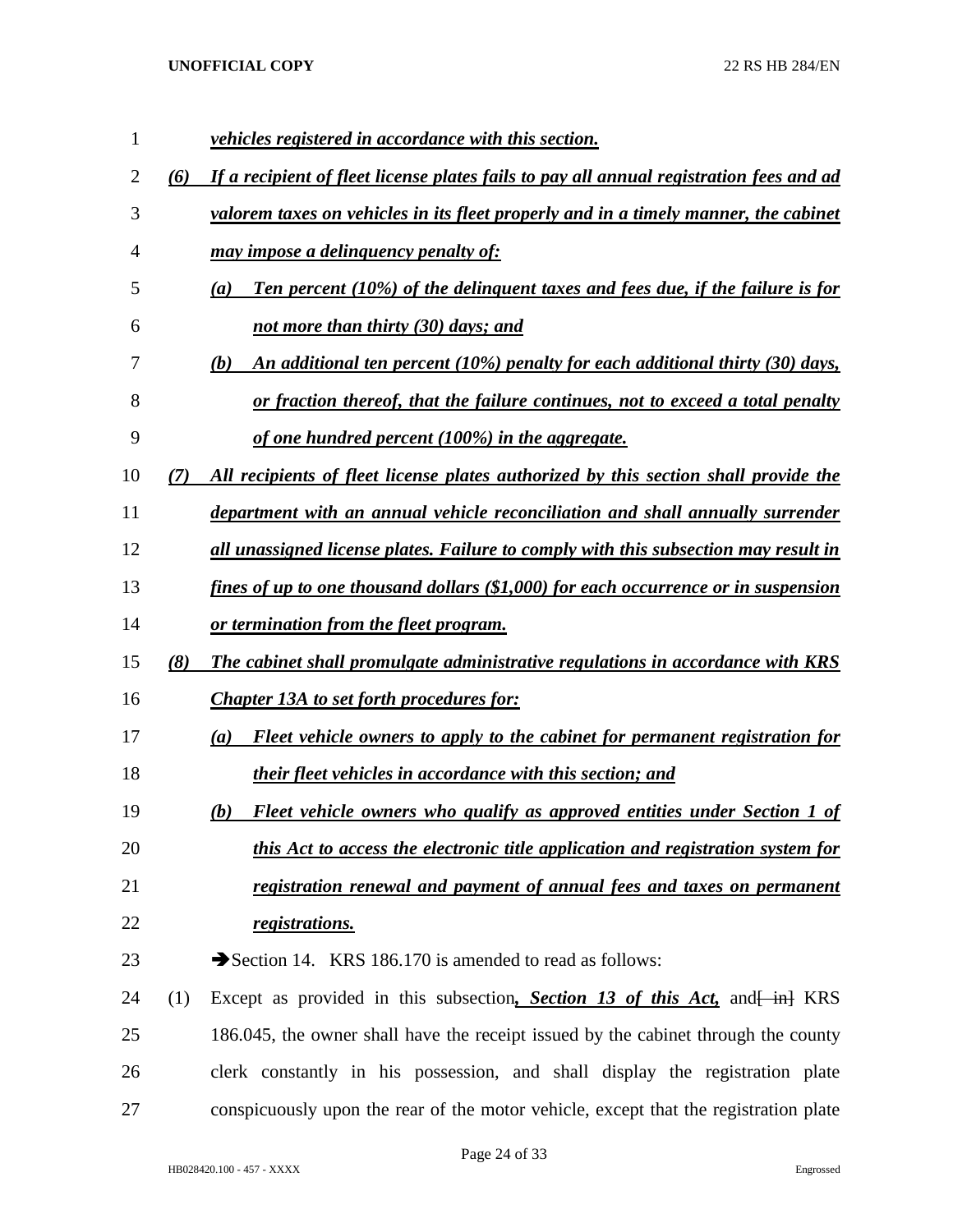upon a semitrailer-tractor shall be displayed upon the front of the tractor. The owner's copy, or a reproduced copy thereof, of the registration receipt of every motor vehicle, except motorcycles, licensed under KRS 186.050 shall be kept in the vehicle at all times and shall be available for inspection. Plates shall be kept legible at all times and the rear plate shall be illuminated when being operated during the hours designated in KRS 189.030. No rim, frame, or other covering around the plate shall in any way obscure or cover any lettering or decal on the plate; except that, any owner who objects to the display of a trademark of a private corporation which appears on the registration plate shall be entitled to receive a set of decals from the county clerk in his *or her* county of residence to cover the trademark of the private corporation. The owner may apply for the decal by presenting his *or her* certificate of registration either at the time of registration renewal or later. The county clerk shall charge a three dollar (\$3) clerk's fee for issuing the decal set if it is applied for a time other than at registration renewal. If the cabinet has prescribed that plates shall continue in use, it shall each year, in addition to the registration receipt, select and give to the owner as further evidence of registration some insignia which may conveniently be attached permanently and conspicuously to the motor vehicle during each registration year. It shall be the duty of the owner to attach the insignia in the prescribed manner and no person may operate a motor vehicle unless the insignia is affixed upon it. The cabinet shall have placed on the insignia either figures, letters, writing, marks, or a combination thereof, which indicate that the motor vehicle has been registered and which in conjunction with the records of the cabinet make identity of the registrant readily ascertainable. (2) The registration year for commercial vehicles, trailers, semitrailers, mobile homes, and recreational vehicles shall be from April 1 to March 31.

 (3) At the discretion of the vehicle owner, the title to a motor vehicle may be held in the system and subsequently printed and mailed to the owner at the owner's request.

Page 25 of 33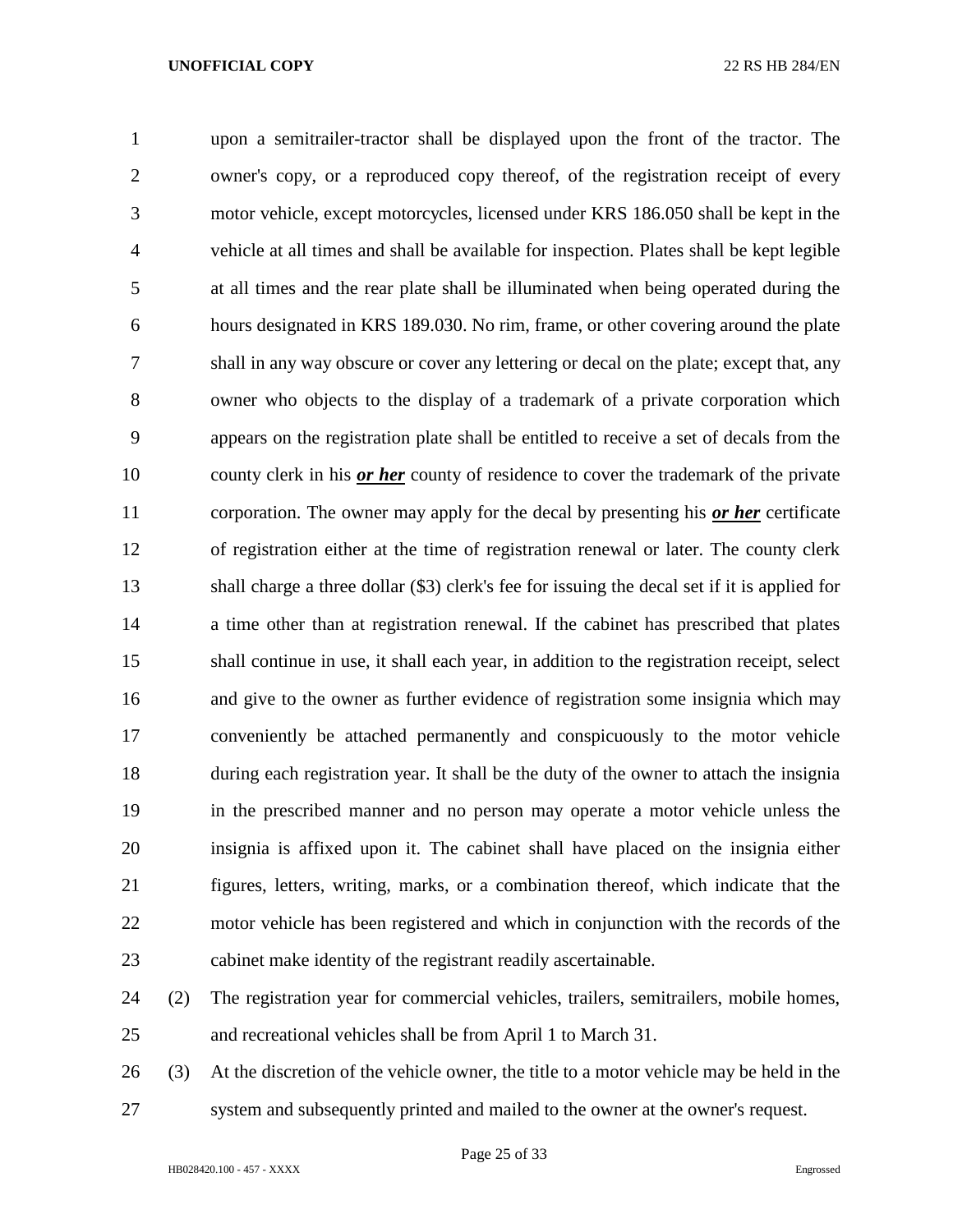| $\mathbf{1}$ |     |     |                                                                                   | Section 15. KRS 186.240 is amended to read as follows:                                      |  |  |
|--------------|-----|-----|-----------------------------------------------------------------------------------|---------------------------------------------------------------------------------------------|--|--|
| 2            | (1) |     | It shall be the duty of the cabinet to carry out the provisions of KRS 186.005 to |                                                                                             |  |  |
| 3            |     |     | 186.260, and:                                                                     |                                                                                             |  |  |
| 4            |     | (a) |                                                                                   | Provide to the clerk in each county access to all forms provided for in KRS                 |  |  |
| 5            |     |     |                                                                                   | 186.005 to 186.260;                                                                         |  |  |
| 6            |     | (b) |                                                                                   | Keep a numerical record of all registration numbers issued in the state and                 |  |  |
| 7            |     |     |                                                                                   | also keep a record of motor or vehicle identification numbers required by KRS               |  |  |
| 8            |     |     |                                                                                   | 186.160; and                                                                                |  |  |
| 9            |     | (c) |                                                                                   | Furnish to each clerk, originally each year upon estimate, and thereafter upon              |  |  |
| 10           |     |     |                                                                                   | requisition at all times, a sufficient supply of standard, noncommercial plates             |  |  |
| 11           |     |     |                                                                                   | and the supplies necessary to provide evidence of registration for all classes of           |  |  |
| 12           |     |     |                                                                                   | vehicles required to be registered.                                                         |  |  |
| 13           |     | (d) |                                                                                   | Prescribe a plate of practical form and size for police identification purposes             |  |  |
| 14           |     |     |                                                                                   | that shall contain:                                                                         |  |  |
| 15           |     |     | 1.                                                                                | The registration identifier;                                                                |  |  |
| 16           |     |     | 2.                                                                                | An indication that Kentucky is the issuing jurisdiction;                                    |  |  |
| 17           |     |     | 3.                                                                                | For standard plates for noncommercial vehicles, the county in which the                     |  |  |
| 18           |     |     |                                                                                   | plate is issued;                                                                            |  |  |
| 19           |     |     | 4.                                                                                | For plates for commercial vehicles, the year the license expires and                        |  |  |
| 20           |     |     |                                                                                   | words or information the Department of Vehicle Regulation may                               |  |  |
| 21           |     |     |                                                                                   | prescribe by administrative regulation, pursuant to KRS Chapter 13A;                        |  |  |
| 22           |     |     |                                                                                   | and                                                                                         |  |  |
| 23           |     |     | 5.                                                                                | At the discretion of the cabinet, a state slogan.                                           |  |  |
| 24           | (2) |     |                                                                                   | <b>Except as provided in Section 13 of this Act,</b> license plates issued pursuant to this |  |  |
| 25           |     |     |                                                                                   | chapter shall conform to the provisions of subsection $(1)(c)$ and $(d)$ of this section.   |  |  |
| 26           |     |     |                                                                                   | The Transportation Cabinet shall provide for the issuance of reflectorized plates for       |  |  |
| 27           |     |     |                                                                                   | all motor vehicles, and shall collect a fee, in addition to the fee set out in KRS          |  |  |

Page 26 of 33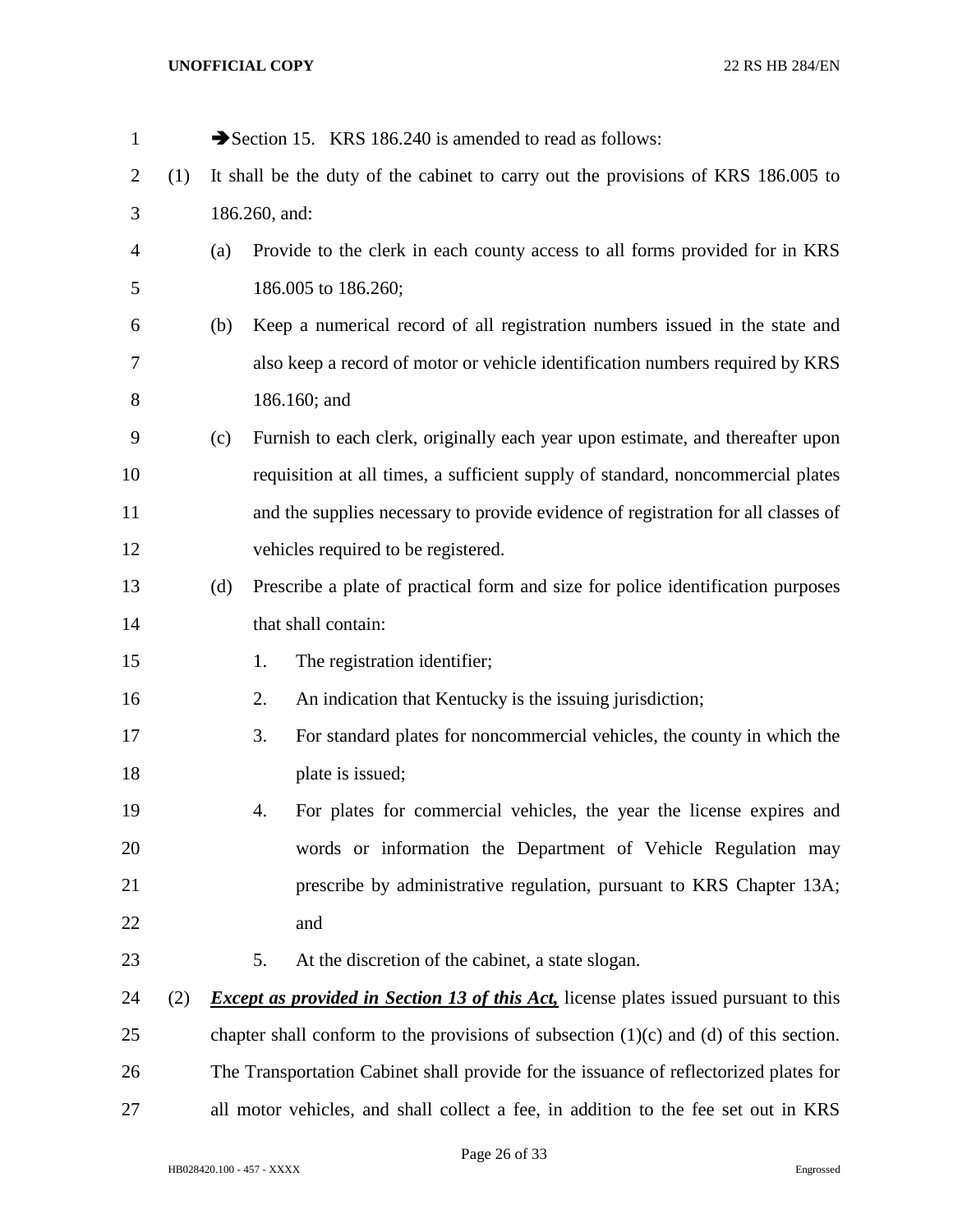Chapter 186 and KRS 281.631, of fifty cents (\$0.50). The fifty cents (\$0.50) fee to reflectorize license plates shall be used by the cabinet as provided in subsection (3) of this section.

 (3) The reflectorized license plate program fund is established in the state road fund and appropriated on a continual basis to the cabinet to administer the moneys as provided in this subsection. The fifty cents (\$0.50) fee collected by the cabinet to reflectorize license plates shall be deposited into the program fund and used to issue reflectorized license plates. If at the end of a fiscal year, money remains in the program fund, it shall be retained in the fund and shall not revert to the state road fund. The interest and income earned on money in the program fund shall also be retained in the program fund to carry out the provisions of this subsection. The Transportation Cabinet shall issue reflectorized license plates under the provisions of this subsection on a schedule to be determined at the discretion of the cabinet.

 (4) Except as directed under subsection (3) of this section, the Transportation Cabinet shall receive all moneys forwarded by the clerk in each county and turn it over to the State Treasurer for the benefit of the state road fund.

 (5) The Transportation Cabinet shall require an accounting by the clerk in each county for any moneys received by him *or her* under the provisions of this chapter, after the deduction of his *or her* fees under this chapter, and for all receipts, forms, plates, and insignia consigned to him *or her*. The Auditor of Public Accounts, pursuant to KRS 43.071, shall annually audit each county clerk concerning his *or her* responsibilities for the collection of various fees and taxes associated with motor vehicles. The secretary of the Transportation Cabinet, with the advice, consultation, and approval of the Auditor, shall develop and implement an inventory and accounting system which shall insure that the audits mandated in KRS 43.071 are performed in accordance with generally accepted auditing standards. The Transportation Cabinet shall pay for the audits mandated by KRS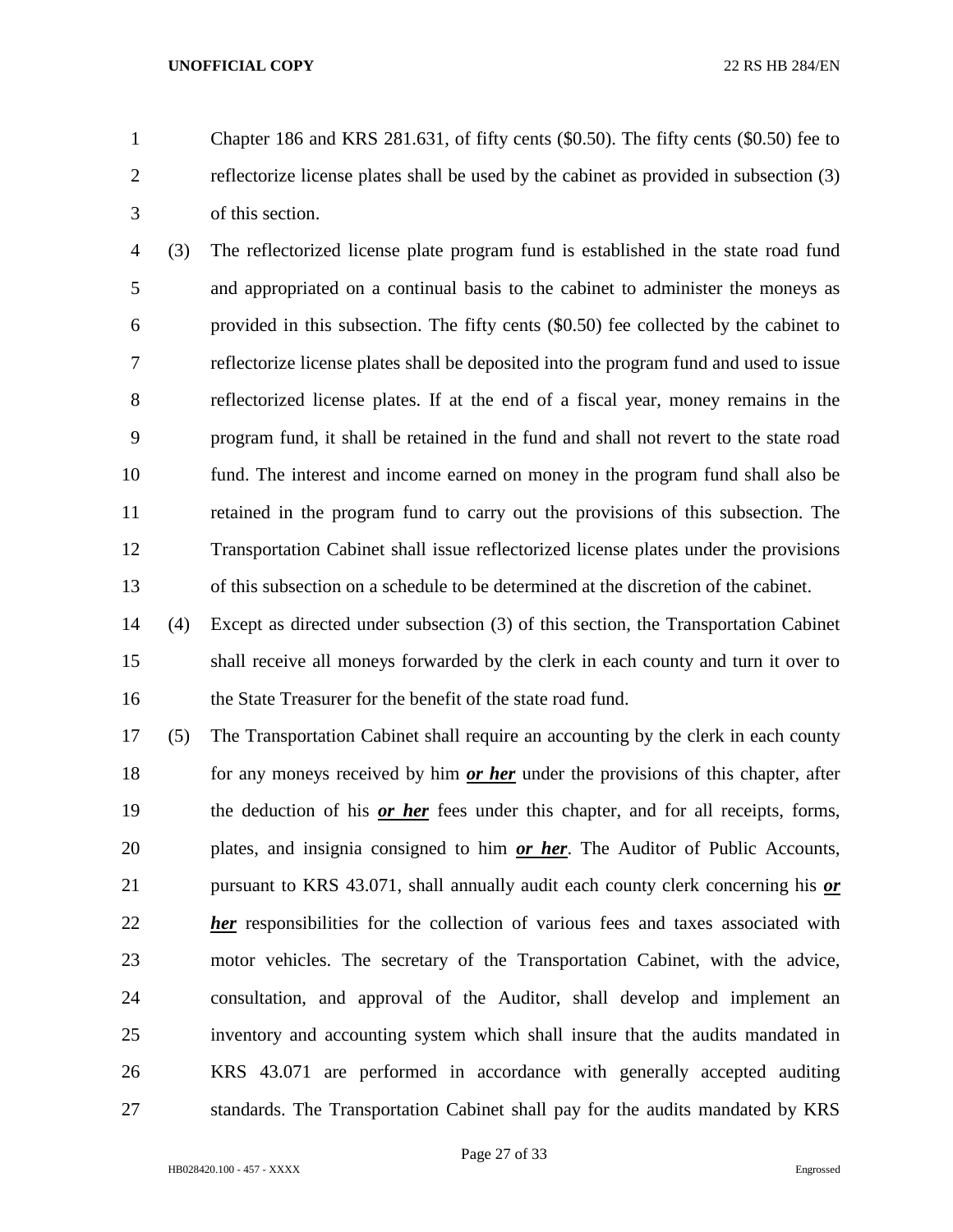43.071.

 (6) When applied for under KRS 186.060 or 186.061, motor or vehicle numbers assigned shall be distinctive to show that they were designated by the cabinet.

4 Section 16. KRS 186.020 is amended to read as follows:

5 (1) Before the owner of a motor vehicle f, other than a motor vehicle engaged in the transportation of passengers for hire operating under a certificate of convenience and necessity,] may operate it or permit its operation upon a highway, the owner shall apply for registration in accordance with administrative regulations promulgated by the cabinet, except that a person who purchases a motor vehicle, or brings a motor vehicle into the Commonwealth from another state shall make application for registration within fifteen (15) days. The bill of sale or assigned title must be in the motor vehicle during this fifteen (15) day period. If the owner of a motor vehicle is an individual and resides in the Commonwealth, the motor vehicle shall be registered with the county clerk of the county in which he *or she* resides. If the owner of a motor vehicle does not reside in the Commonwealth, the motor vehicle shall be registered with the county clerk of the county in which the motor vehicle is principally operated. If the owner of a motor vehicle is other than an individual and resides in the Commonwealth, the motor vehicle shall be registered with the county clerk of either county. The application when presented to the county clerk for registration shall be accompanied by:



 (a) A bill of sale and a manufacturer's certificate of origin if the application is for 22 the registration of a new motor vehicle;

- (b) The owner's registration receipt, if the motor vehicle was last registered in this 24 state:
- (c) A bill of sale and the previous registration receipt, if last registered in another state where the law of that state does not require the owner of a motor vehicle to obtain a certificate of title or ownership;

Page 28 of 33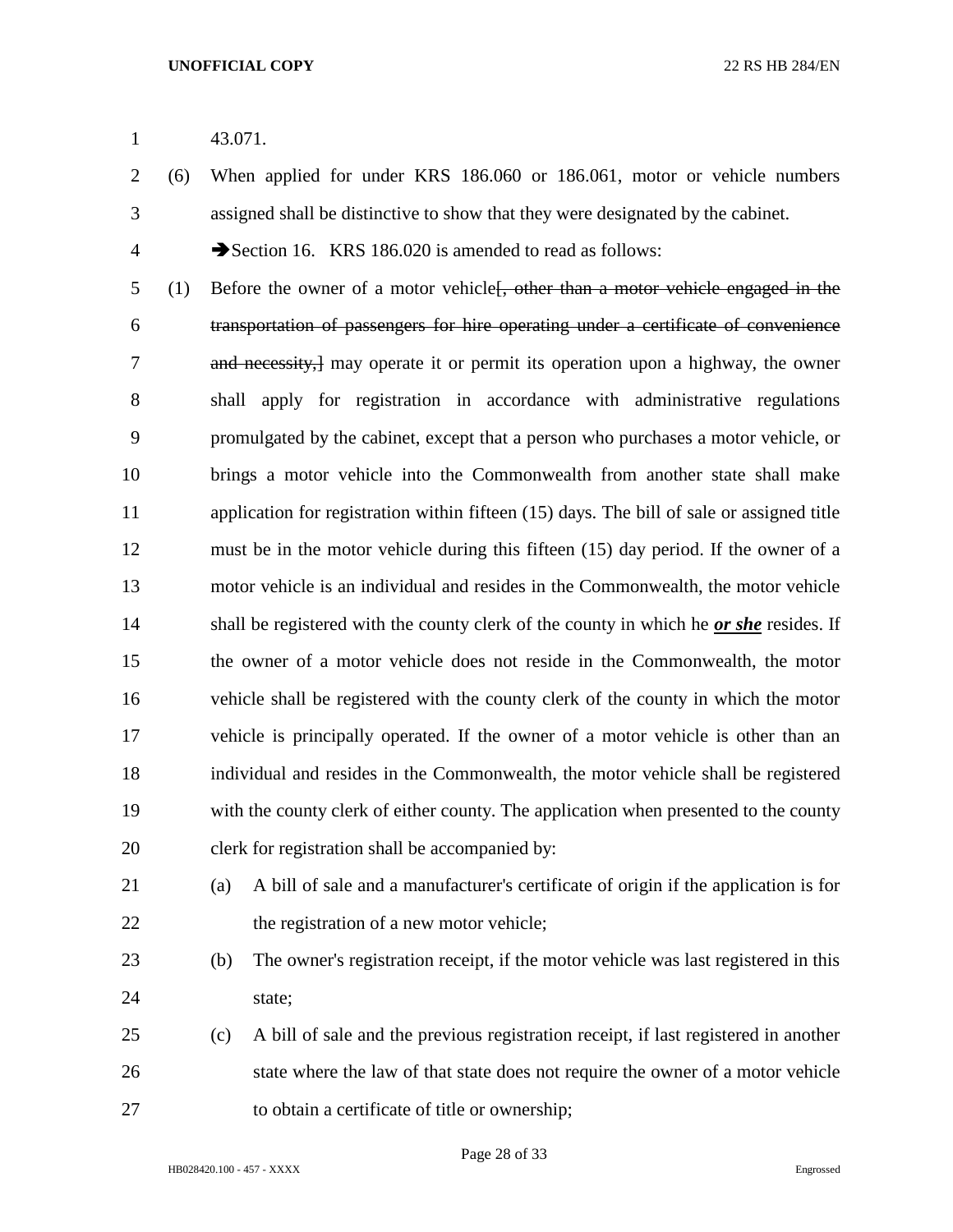- 
- (d) A certificate of title, if last registered in another state where the law of that state requires the owner of a motor vehicle to obtain a certificate of title or ownership;
	- (e) An affidavit from an officer of a local government saying that the motor vehicle has been abandoned and that the provisions of KRS 82.630 have been complied with, for local governments which elect to use the provisions of KRS 82.600 to 82.640; and
- (f) The application from a person who has brought a motor vehicle into the Commonwealth from another state shall be accompanied by proof that the motor vehicle is insured in compliance with KRS 304.39-080.
- (2) After that, except as provided in subsection (6) of this section, the owner of any motor vehicle registered under KRS 186.050(1) or (2) shall register his *or her* motor vehicle on or before the date on which his *or her* certificate of registration expires. If, before operating the motor vehicle in this state, the owner registers it at some later date and pays the fee for the full year, he or she will be deemed to have complied with the law. Insofar as the owner is concerned, registration with the clerk shall be deemed to be registration with the cabinet.
- (3) After that, the owner of any commercial vehicle registered under KRS 186.050(3) to (14) shall register the commercial vehicle on or before April 1 of each year. If, before operating a commercial vehicle in this state, the owner registers it at some later date and pays the required fee, he or she will be deemed to have complied with the law. Insofar as the owner is concerned, registration with the clerk shall be deemed to be registration with the cabinet, except the owner of any commercial motor vehicle to be registered pursuant to the International Registration Plan under KRS 186.050(13) shall register the commercial motor vehicles on or before the last day of the month of registration established pursuant to KRS 186.051(3).
- (4) The application and documents presented therewith, including the sheriff's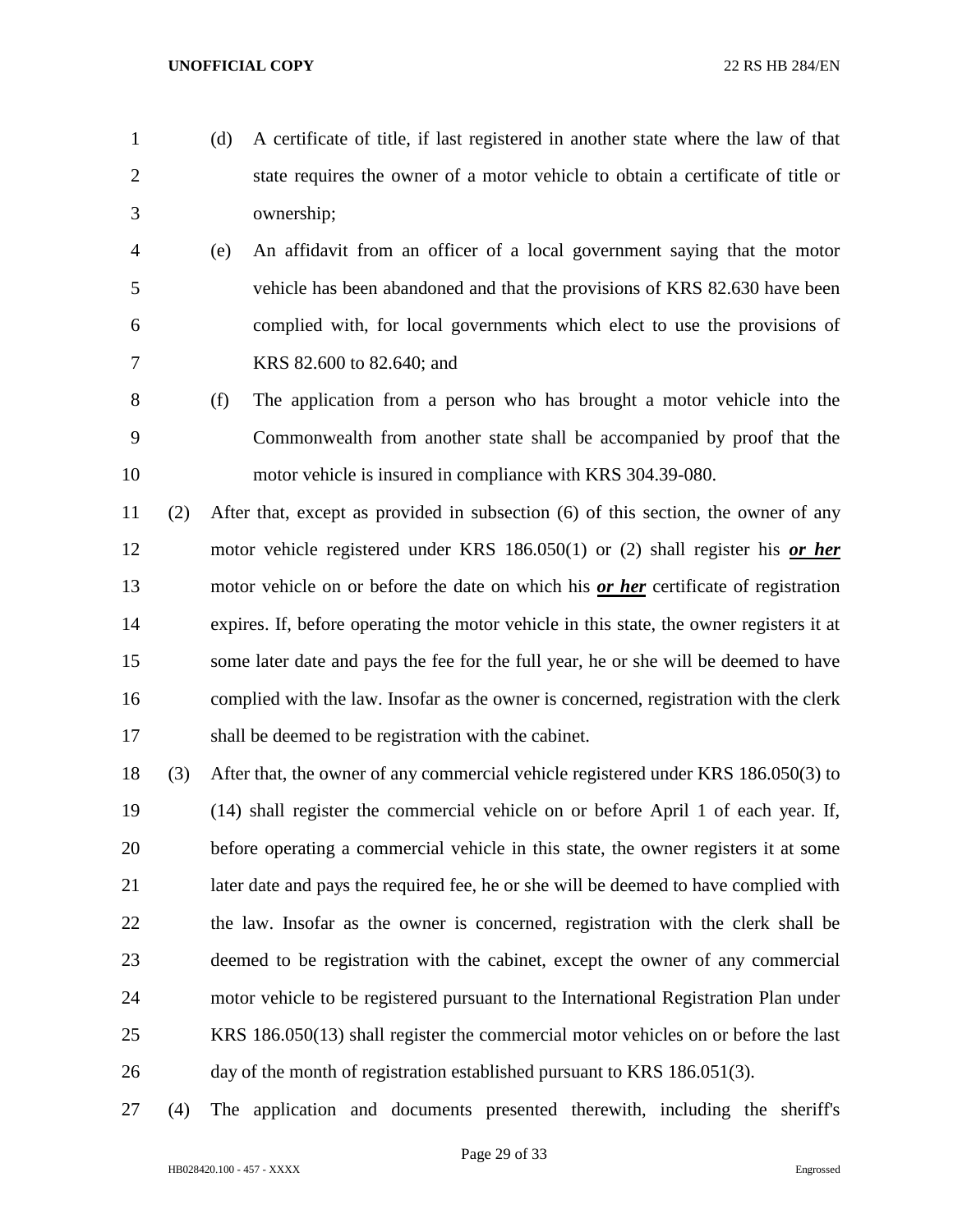| $\mathbf{1}$   |     |     | certificate of inspection, shall be affixed to the Transportation Cabinet copy of the     |  |  |
|----------------|-----|-----|-------------------------------------------------------------------------------------------|--|--|
| $\overline{2}$ |     |     | certificate of title or registration and sent to the Transportation Cabinet by the clerk. |  |  |
| 3              | (5) |     | At least forty-five (45) days prior to the expiration of registration of any motor        |  |  |
| $\overline{4}$ |     |     | vehicle previously registered in the Commonwealth as provided by KRS 186A.035,            |  |  |
| 5              |     |     | the owner of the vehicle shall be notified by mail on the same notice required by         |  |  |
| 6              |     |     | KRS 134.805(5) of the date of expiration. In addition, the department shall provide       |  |  |
| 7              |     |     | appropriate forms and information to permit renewal of motor vehicle registration         |  |  |
| 8              |     |     | to be completed by mail. Any registration renewal by mail shall require payment of        |  |  |
| 9              |     |     | an additional two dollar (\$2) fee which shall be received by the county clerk.           |  |  |
| 10             |     |     | Nonreceipt of the notice herein shall not constitute a defense to any registration        |  |  |
| 11             |     |     | related offense.                                                                          |  |  |
| 12             | (6) | (a) | If an individual has been serving in the United States military stationed or              |  |  |
| 13             |     |     | assigned to a base or other location outside the boundaries of the United                 |  |  |
| 14             |     |     | States, he or she shall renew the registration on the vehicle within thirty (30)          |  |  |
| 15             |     |     | days of his or her return if:                                                             |  |  |
| 16             |     |     | 1.<br>The motor vehicle has been stored on a military base during the time of             |  |  |
| 17             |     |     | deployment and has not been operated on the public highways during                        |  |  |
| 18             |     |     | that time; and                                                                            |  |  |
| 19             |     |     | 2.<br>The vehicle's registration expired during the individual's absence.                 |  |  |
| 20             |     | (b) | An individual who meets the criteria in paragraph (a) of this subsection shall            |  |  |
| 21             |     |     | not be convicted or cited for driving a vehicle with expired registration within          |  |  |
| 22             |     |     | thirty (30) days after the individual's return to the Commonwealth if the                 |  |  |
| 23             |     |     | individual can provide proof of meeting the eligibility criteria under paragraph          |  |  |
| 24             |     |     | (a) of this subsection.                                                                   |  |  |
| 25             |     | (c) | When an individual presents evidence of meeting the criteria under paragraph              |  |  |
| 26             |     |     | (a) of this subsection when applying to renew the registration on the motor               |  |  |
| 27             |     |     | vehicle, the county clerk shall, when applicable, treat the registration as a             |  |  |

Page 30 of 33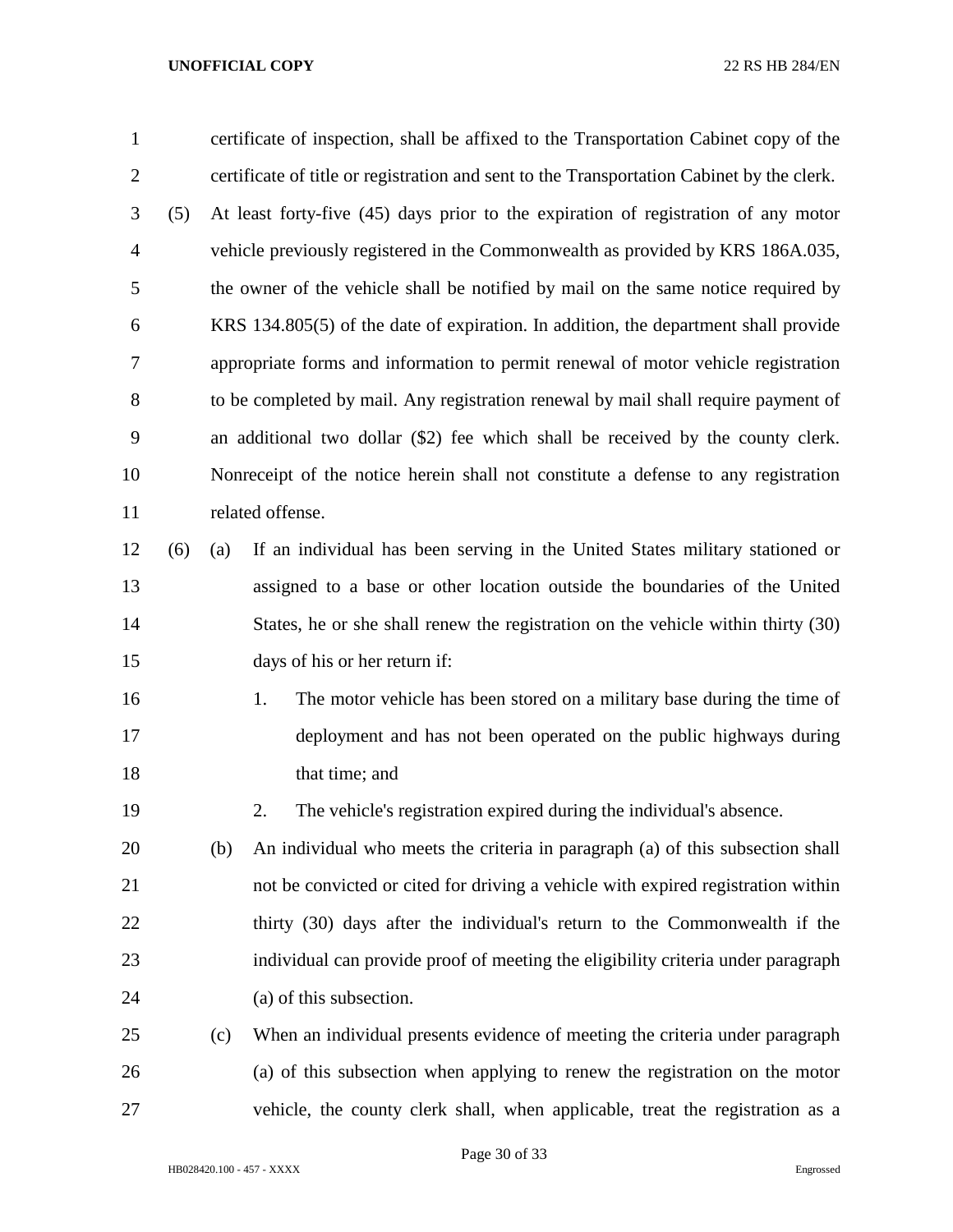| $\mathbf{1}$   |                      | prorated renewal under KRS 186.051, and charge the individual a registration                    |  |  |
|----------------|----------------------|-------------------------------------------------------------------------------------------------|--|--|
| $\overline{2}$ |                      | fee only for the number of months of the registration year the vehicle will be                  |  |  |
| 3              |                      | used on the public highways.                                                                    |  |  |
| 4              | (7)                  | The provisions of this section shall not apply to vehicles for which permanent                  |  |  |
| 5              |                      | registration has been obtained pursuant to Section 13 of this Act.                              |  |  |
| 6              |                      | Section 17. KRS 186A.080 is amended to read as follows:                                         |  |  |
| 7              |                      | No Kentucky certificate of registration, license plate, or certificate of title need be applied |  |  |
| 8              | for or obtained for: |                                                                                                 |  |  |
| 9              | (1)                  | A vehicle owned by the United States unless it is registered in this state;                     |  |  |
| 10             | (2)                  | A vehicle owned by a nonresident of this state, principally operated in another state,          |  |  |
| 11             |                      | properly and currently registered and titled in another state;                                  |  |  |
| 12             | (3)                  | A vehicle regularly engaged in the interstate transportation of persons or property             |  |  |
| 13             |                      | for which a currently effective lawful certificate of title has been issued in another          |  |  |
| 14             |                      | state;                                                                                          |  |  |
| 15             | (4)                  | A vehicle moved solely by animal power;                                                         |  |  |
| 16             | (5)                  | An implement of husbandry;                                                                      |  |  |
| 17             | (6)                  | Special mobile equipment;                                                                       |  |  |
| 18             | (7)                  | A self-propelled wheelchair or invalid tricycle;                                                |  |  |
| 19             | (8)                  | A pole trailer;                                                                                 |  |  |
| 20             | (9)                  | [A motor vehicle engaged in the transportation of passengers for hire operating                 |  |  |
| 21             |                      | under a currently valid certificate of convenience and necessity;                               |  |  |
| 22             |                      | $(10)$ -]A moped; and                                                                           |  |  |
| 23             |                      | $(10)$ $(11)$ } An electric low-speed scooter as defined in KRS 189.010.                        |  |  |
| 24             |                      | Section 18. KRS 186A.060 is amended to read as follows:                                         |  |  |
| 25             | (1)                  | The Department of Vehicle Regulation is directed to develop, in cooperation with                |  |  |
| 26             |                      | county clerks, auto dealers, and the Department of Revenue, Department of                       |  |  |
| 27             |                      | Insurance, and Department of Kentucky State Police, the forms required to record                |  |  |

Page 31 of 33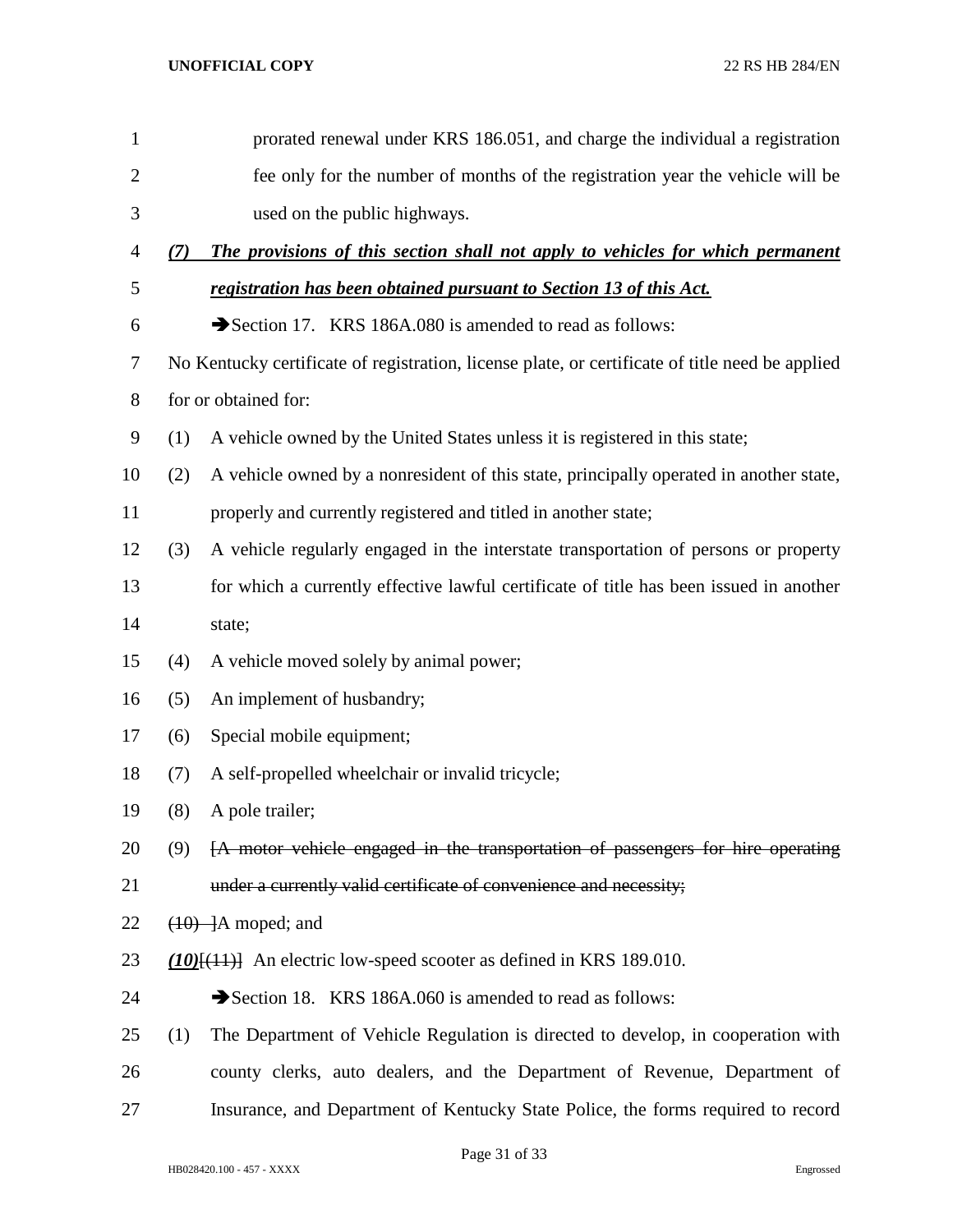| 1              |     | all information pertinent to the <del>[initial ]</del> registration, <del>[or ]</del> titling, and taxation[, or |  |  |
|----------------|-----|------------------------------------------------------------------------------------------------------------------|--|--|
| $\mathbf{2}$   |     | transfer of registration or title] of a vehicle.                                                                 |  |  |
| 3              | (2) | The Department of Vehicle Regulation shall make every effort to minimize and                                     |  |  |
| $\overline{4}$ |     | reduce the amount of paperwork required to apply for, or transfer, a vehicle title.                              |  |  |
| 5              |     | When possible, the title document itself shall be used as the primary form used to                               |  |  |
| 6              |     | effect a transfer of vehicle ownership. The title document shall contain space                                   |  |  |
| 7              |     | exclusively reserved for a minimum of two (2) dealer assignments.                                                |  |  |
| 8              | (3) | When no in-state title exists, forms shall be designed by the department that require                            |  |  |
| 9              |     | only the appropriate and essential information to effect the application for title.                              |  |  |
| 10             | (4) | The department shall constantly review the information needs of government<br>$\underline{(a)}$                  |  |  |
| 11             |     | agencies and other organizations with the goal of reducing or eliminating                                        |  |  |
| 12             |     | unnecessary documentation. Information being sought for application for title                                    |  |  |
| 13             |     | relevant to, but not limited to, vehicle identification, owner, buyer, usage tax,                                |  |  |
| 14             |     | county clerk, or inspector shall be set forth by the cabinet in such a way as to                                 |  |  |
| 15             |     | promote flexibility in reaching this goal.[, except that ]                                                       |  |  |
| 16             |     | An applicant for a motor vehicle title shall not be required to provide his or<br><u>(b)</u>                     |  |  |
| 17             |     | her Kentucky operator's license number, Kentucky personal identification                                         |  |  |
| 18             |     | card number, or Social Security number as part of the application process.                                       |  |  |
| 19             |     | Any vehicle owned by a business that is licensed by the Secretary of State<br>(c)                                |  |  |
| 20             |     | shall be titled using a federal employee identification number.                                                  |  |  |
| 21             | (5) | The use of an electronic medium shall be employed so that forms can be printed by                                |  |  |
| 22             |     | the automated system. Existing statutory language in this chapter and KRS Chapter                                |  |  |
| 23             |     | 186 pertaining to application, signature, forms, or application transfer record may be                           |  |  |
| 24             |     | construed to be electronic in nature at the discretion of the cabinet as provided for                            |  |  |
| 25             |     | by administrative regulation.                                                                                    |  |  |
| 26             | (6) | Any person who knowingly enters, or attests to the entry of, false or erroneous                                  |  |  |
| 27             |     | information in pursuit of a certificate of title shall be guilty of forgery in the second                        |  |  |

Page 32 of 33